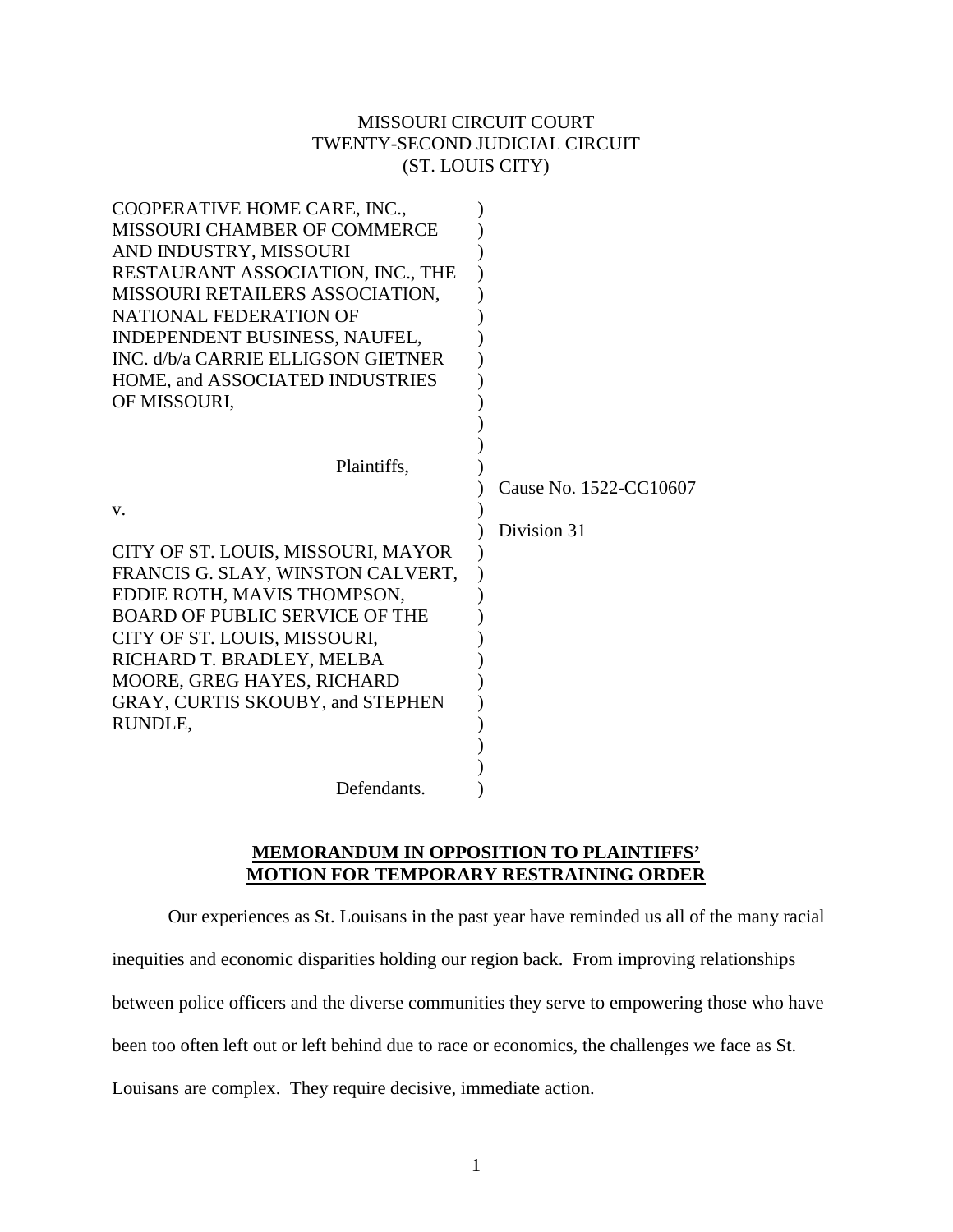The current minimum wage at the state level is only \$7.65 per hour. That means that a St. Louisan who works full time on a minimum wage job earns less than \$16,000 per year, placing them below the federal poverty line. It is difficult to fathom raising a family on \$16,000 per year. After all, the average hourly wage needed to afford a basic two-bedroom apartment in St. Louis is \$15.69. *See* National Low Income Housing Coalition, *Out of Reach 2015*, *available at* http://nlihc.org/oor/missouri. The decline in the real value of federal and state minimum wages, and the rising cost of living and inflation, has led municipalities across the country to adopt their own minimum wage ordinances. *See RUI One Corp. v. City of Berkeley*, 371 F.3d 1137, 1143 (9th Cir. 2004); 2004); *Int'l Franchise Ass'n v. City of Seattle*, 2015 U.S. Dist. LEXIS 33744 (W.D. Wash. Mar. 17, 2015).

 These dynamics, in part, gave rise to the growing disparities between rich and poor, providing the framework for the events that have driven public conversation in our region. Just yesterday, the Ferguson Commission highlighted the key steps we must take to build a better St. Louis for tomorrow. One the Ferguson Commission's top priorities is the issue before the Court—ensuring that folks who work hard and play by the rules can earn enough to feed their children and have a roof over their heads. *See* Ferguson Commission, *Forward Through Ferguson: A Path Toward Racial Equity*, at p. 49, *available at* http://forward throughferguson.org/wp-content/uploads/2015/09/Ferguson CommissionReport\_091415.pdf (the "Ferguson Commission Report"). An increase in the minimum wage is also an important tool for promoting racial equality; as the Ferguson Commission explained in its report, "St. Louis does not have a proud history on [the topic of race], and we are still suffering the consequences of decisions made by our predecessors." Ferguson Commission Report, at pg. 7. St. Louisans have waited long enough for the decisive actions necessary to move our region beyond our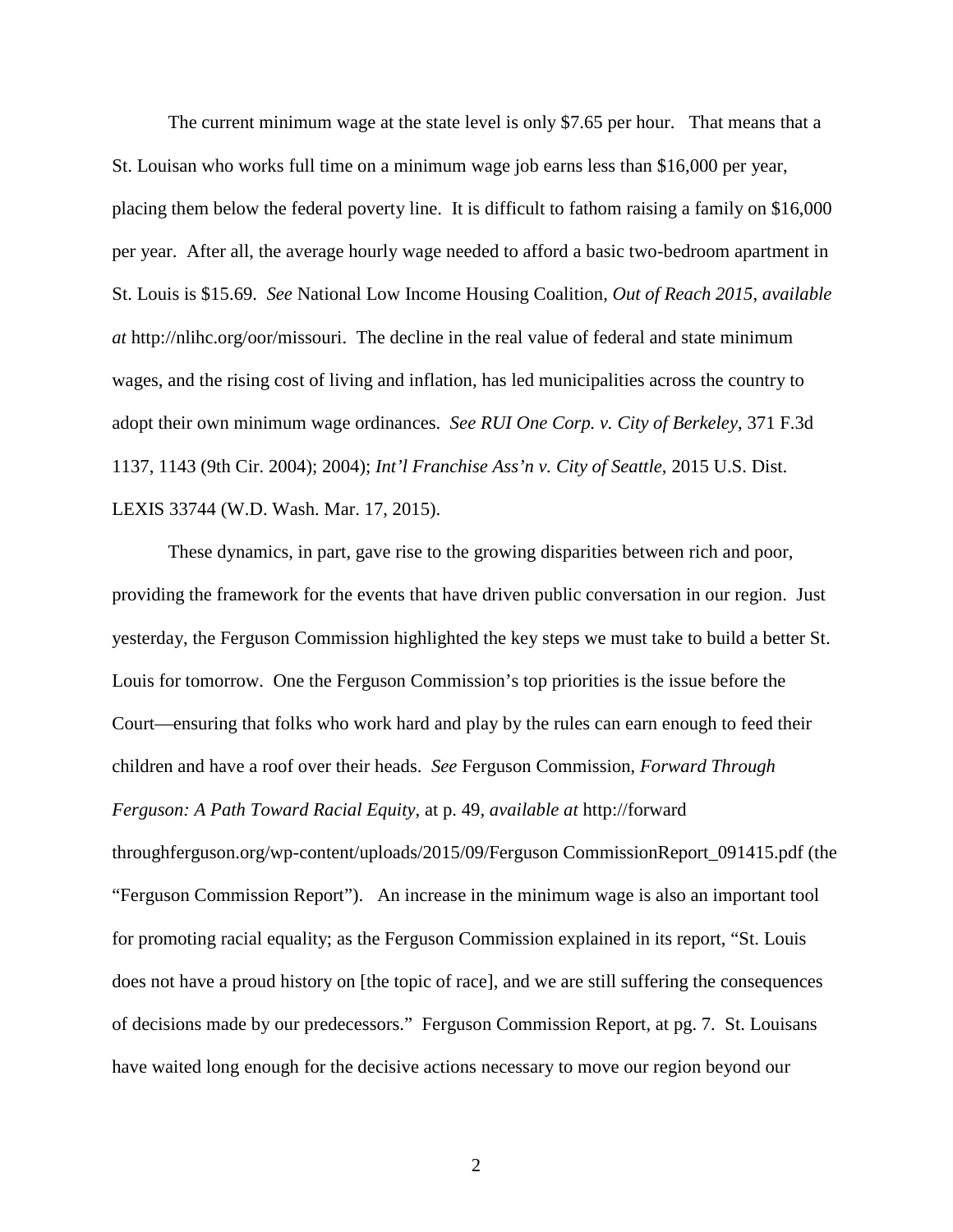region's past sins toward a future of equality and dignity for all.

 Seeing the desperate needs in our community, the City's Mayor and Board of Aldermen acted. They acted decisively, leading where others balked. They acted swiftly, to comply with the deadline the state General Assembly set for adopting municipal minimum wage ordinances. They embraced innovation, innovating above the "bare minimum" floor set by state law. They acted reasonably, balancing the needs of workers with the desires of the business community. And they acted within the bounds of the City's authority under the Missouri Constitution, state law, and the City Charter.

 Plaintiffs now challenge the City's decision to support its residents, to provide workers dignity, to promote racial equity, and to promote innovation in public policy. Obviously, plaintiffs may file whatever lawsuit they wish, but plaintiffs have not established any of the material prerequisites for obtaining a temporary restraining order. A temporary restraining order is an emergency measure. *Furniture Mfg. Corp. v. Joseph*, 900 S.W.2d 642, 646 (Mo. App. 1995). It is a "harsh remedy, to be used sparingly and only in clear cases." *Hagen v. Bank of Piedmont,* 763 S.W.2d 384, 384 (Mo. App. 1989). Injunctive relief is not a matter of right, but rather a matter of judicial discretion. *Hardesty v. Mr. Cribbin's Old House, Inc.*, 679 S.W.2d 343, 348 (Mo. App. 1984). The circumstances here do not rise to the level of emergency required by the law—the only "emergency" plaintiffs have identified is that some businesses will pay their employees sixty cents an hour more starting on October 15 and will make unilateral business decisions to play for their own futures. The motion for temporary restraining order should be denied.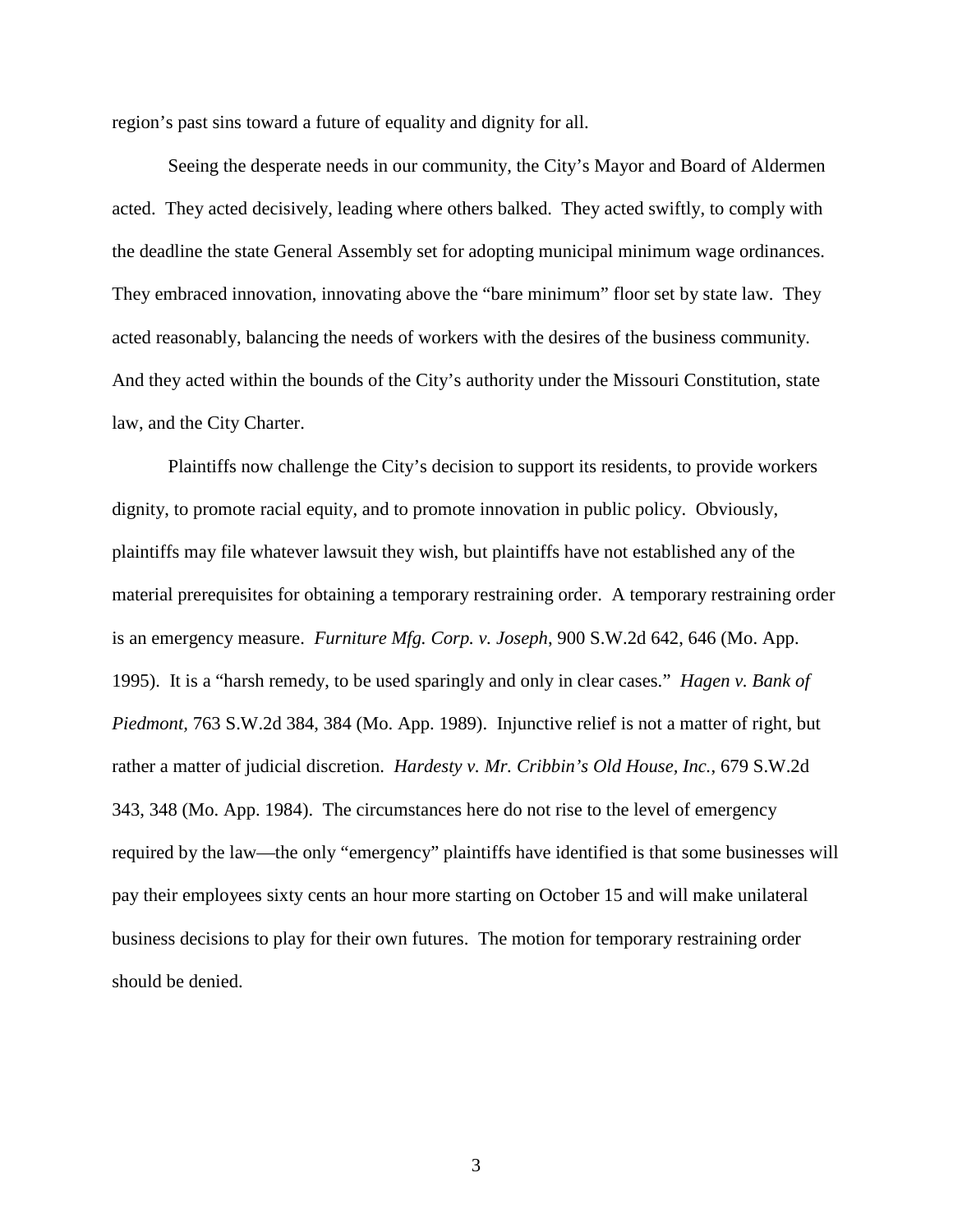# **TABLE OF CONTENTS**

| I.              | Plaintiffs have not carried their burden of proving that they are entitled to a temporary<br>restraining order because plaintiffs cannot satisfy the elements for obtaining a TRO 6 |
|-----------------|-------------------------------------------------------------------------------------------------------------------------------------------------------------------------------------|
| A.              | Plaintiffs cannot show that they will suffer an immediate and irreparable injury absent a                                                                                           |
| <b>B.</b>       |                                                                                                                                                                                     |
|                 | 1.                                                                                                                                                                                  |
|                 | 2.                                                                                                                                                                                  |
|                 | 3.                                                                                                                                                                                  |
|                 | State law does not expressly preempt a minimum wage ordinance 13<br>i.                                                                                                              |
|                 | ii.<br>The City's minimum wage does not conflict with other state laws 14                                                                                                           |
|                 | 4.                                                                                                                                                                                  |
|                 | The ordinance's lack of exemptions for employers exempt under the federal or state law<br>5.                                                                                        |
|                 | 6. The ordinance does not enlarge duties or liabilities of citizens among themselves.  20                                                                                           |
| $\mathcal{C}$ . | The balance of harms weighs against the entry of a temporary restraining order.  21                                                                                                 |
| D.              | The public interest does not favor entry of a temporary restraining order.  22                                                                                                      |
| П.              | Plaintiffs are not entitled to a preliminary injunction because they have an adequate remedy                                                                                        |
|                 | III. If this Court issues the Temporary Restraining Order pursuant to Rule 92.01(d), plaintiffs                                                                                     |
|                 | IV. The Court should deny the motion for temporary restraining order because the TRO would                                                                                          |
| V.              | Plaintiffs' delay in seeking a temporary restraining order has resulted in plaintiffs being                                                                                         |
| A.              | Plaintiffs waived any right to a TRO by delaying any action until today 26                                                                                                          |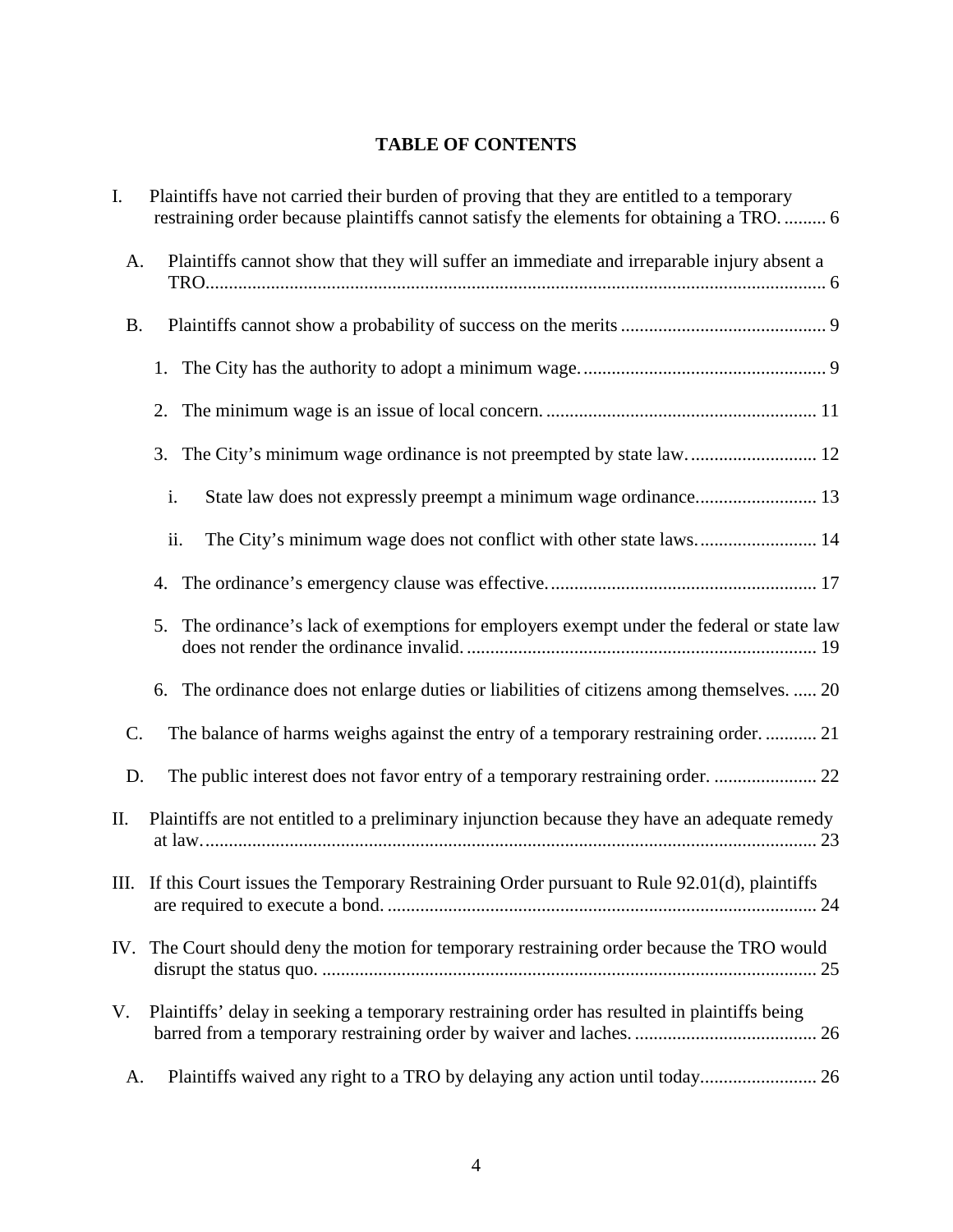| VI. The Court should deny the motion for temporary restraining order because the plaintiffs |  |
|---------------------------------------------------------------------------------------------|--|
|                                                                                             |  |
|                                                                                             |  |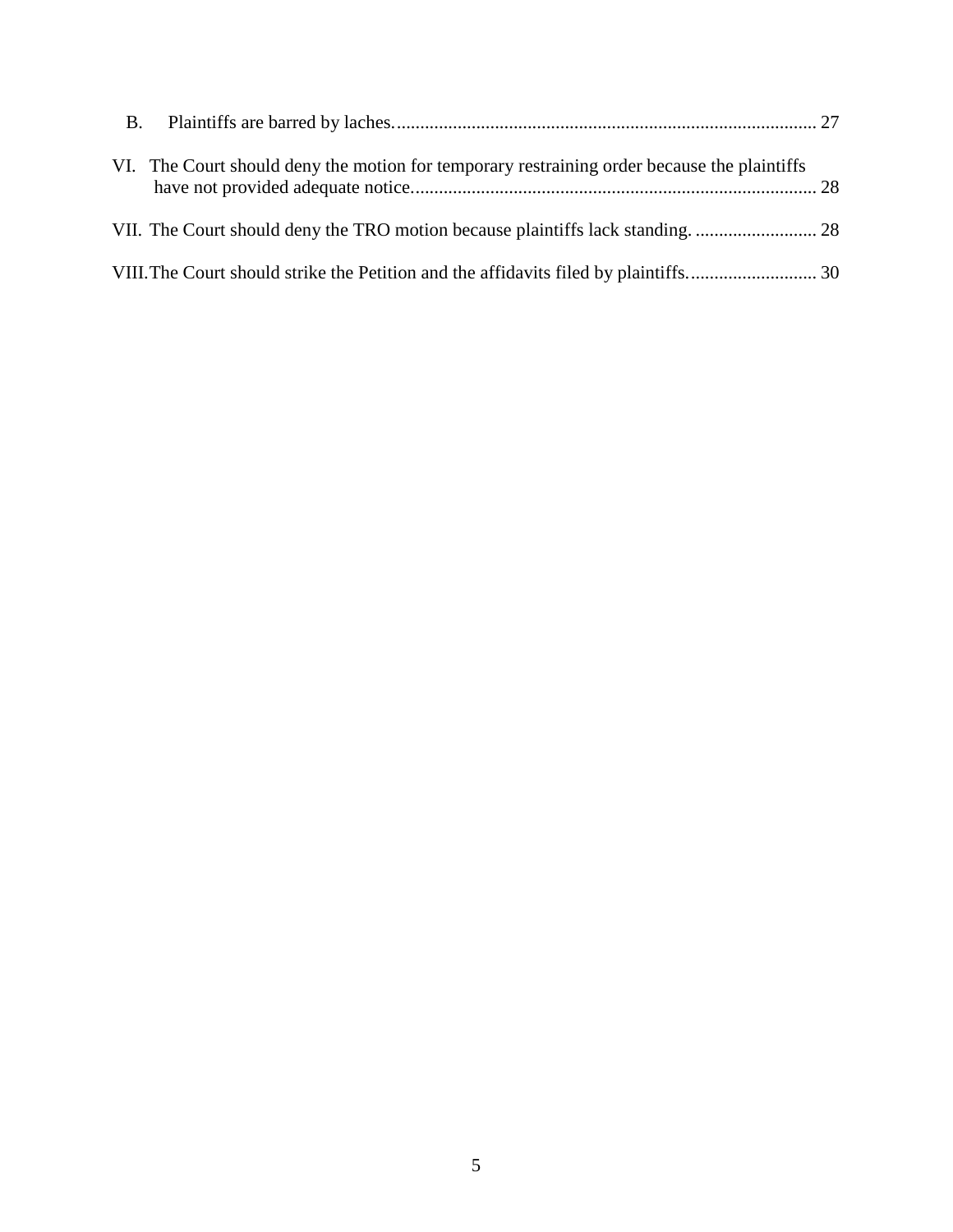# **I. Plaintiffs have not carried their burden of proving that they are entitled to a temporary restraining order because plaintiffs cannot satisfy the elements for obtaining a TRO.**

 To obtain a TRO, the plaintiff has the burden of proving that "immediate and irreparable injury, loss, or damage will result in the absence of relief." Rule 92.02(a)(1). The plaintiff must also show that he is likely to succeed on the merits of his claim, that the balance of harms favors the plaintiff, and that the injunction requested would benefit the pubic interest. *See, e.g., Joseph,*  900 S.W.2d at 648; *State ex rel. Dir. of Revenue v. Gabbert*, 925 S.W.2d 838, 839 (Mo. banc 1996); *Hill v. Xyquad, Inc.,* 939 F.2d 627, 629-30 (8th Cir. 1991).

### **A. Plaintiffs cannot show that they will suffer an immediate and irreparable injury absent a TRO.**

"To succeed in demonstrating a threat of irreparable harm, a party must show that the harm is certain and great and of such imminence that there is a clear and present need for equitable relief." *Powell v. Noble*, 2015 WL 4774650 at \*9 (8th Cir. 2015). "Issuing a preliminary injunction based only on a possibility of irreparable harm is inconsistent with our characterization of injunctive relief as an extraordinary remedy that may only be awarded upon a clear showing that the plaintiff is entitled to such relief." *Winter v. Nat. Res. Defense Council, Inc.*, 555 U.S. 7, 129 S.Ct. 365, 375–76 (2008). "Unless it can be shown that reasonable grounds exist for apprehending that absent the injunction the actions will be done, the injunction will be denied." *Hudson v. Sch. Dist. of Kansas City,* 578 S.W.2d 301, 312 (Mo. App. 1979).

Here, plaintiffs cannot show a threat of immediate and irreparable harm absent a temporary restraining order. First, plaintiffs fail to show that they will suffer irreparable harm if the relief they seek is not granted. Theoretically, plaintiffs might assert that they will suffer economic damage if they are required to pay the City's new minimum wage and the ordinance is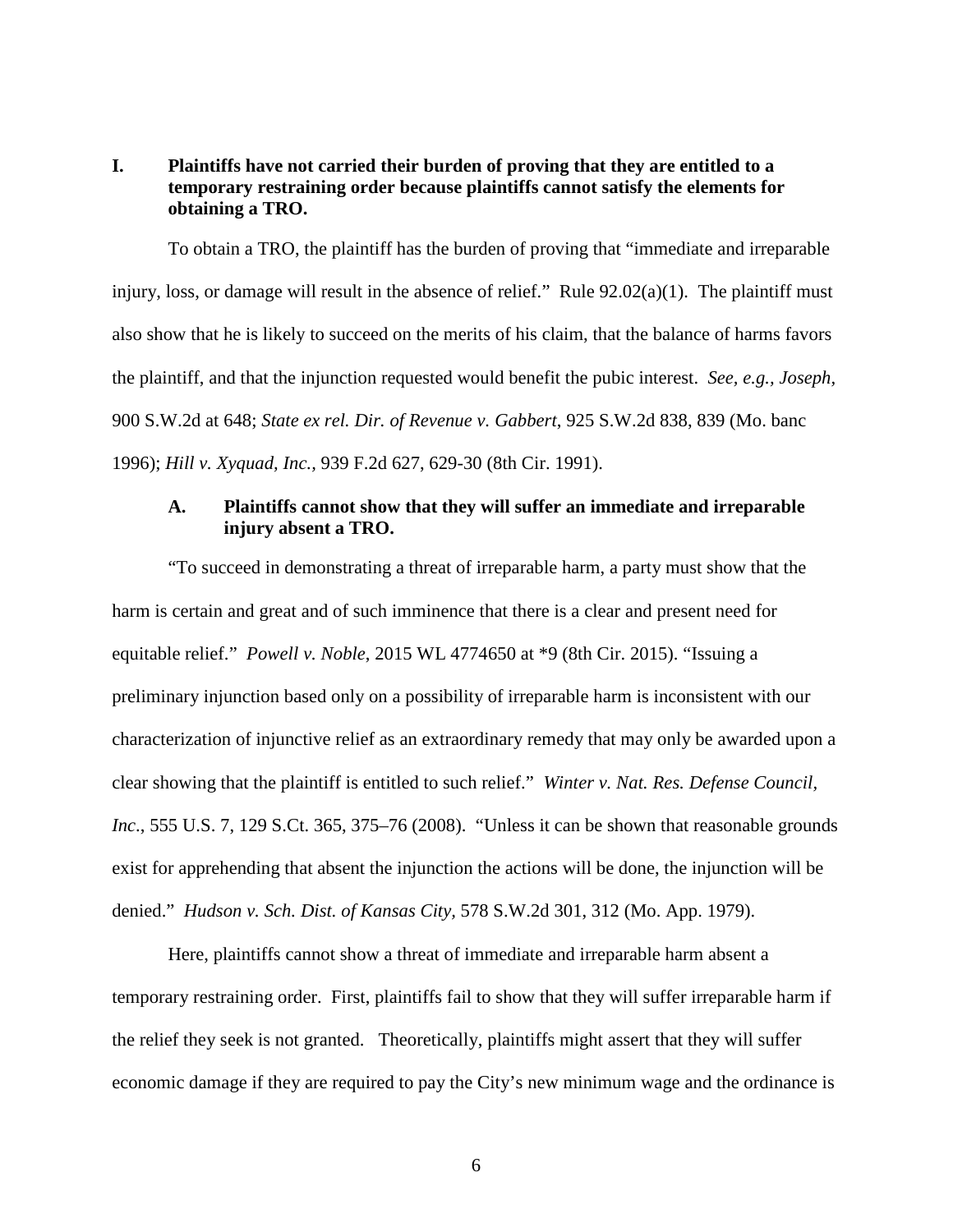ultimately invalidated. But "[e]conomic loss, on its own, is not an irreparable injury so long as the losses can be recovered." *DISH Network Service L.L.C. v. Laducer*, 725 F.3d 877, 882 (8th Cir. 2013).

In *Kentucky Restaurant Association, Inc. v. Louisville/Jefferson County Metro Government*, No. 2015-CA-000996, slip opinion (Ky. Ct. App. 2015), a local restaurant association argued that businesses would suffer immediate and irreparable injury if they could not obtain an injunction staying the effectiveness of an ordinance increasing the minimum wage. *Id.* at p. 2-3. The restaurant association claimed they would be without recourse to recoup the overpayment of wages to employees if the ordinance was ultimately invalidated. *Id*. at 2-3. The court, however, found that the restaurant association had not shown that the potential overpayments to employees, should the ordinance be struck, could not be recovered. *Id*. at p. 7. Rather, the court found that "absent a showing that any potential overpayments are not recoverable, an adequate remedy at law exists" and found that inconvenience, expense, annoyance in recovering overpayment do not constitute irreparable injury. *Id*. at p. 8. Similarly, here, the expense claimed by plaintiffs does not constitute "irreparable harm" because the expense of paying the higher minimum wage is something that can be adequately compensated in the event that the Ordinance is invalidated.

Aside from increased amounts paid to employees, plaintiffs list a litany of supposed harm to their business interests. For instance, plaintiffs claim the mere threat of the ordinance's existence will cause them to refrain from entering long-term contracts, delay projects, terminate employees and reduce employee hours, and alter business models including locations of operations. Each of these hypothetical actions, even if they came to pass, are simply business choices made by plaintiffs (or their members) to support their own bottom-line. This type of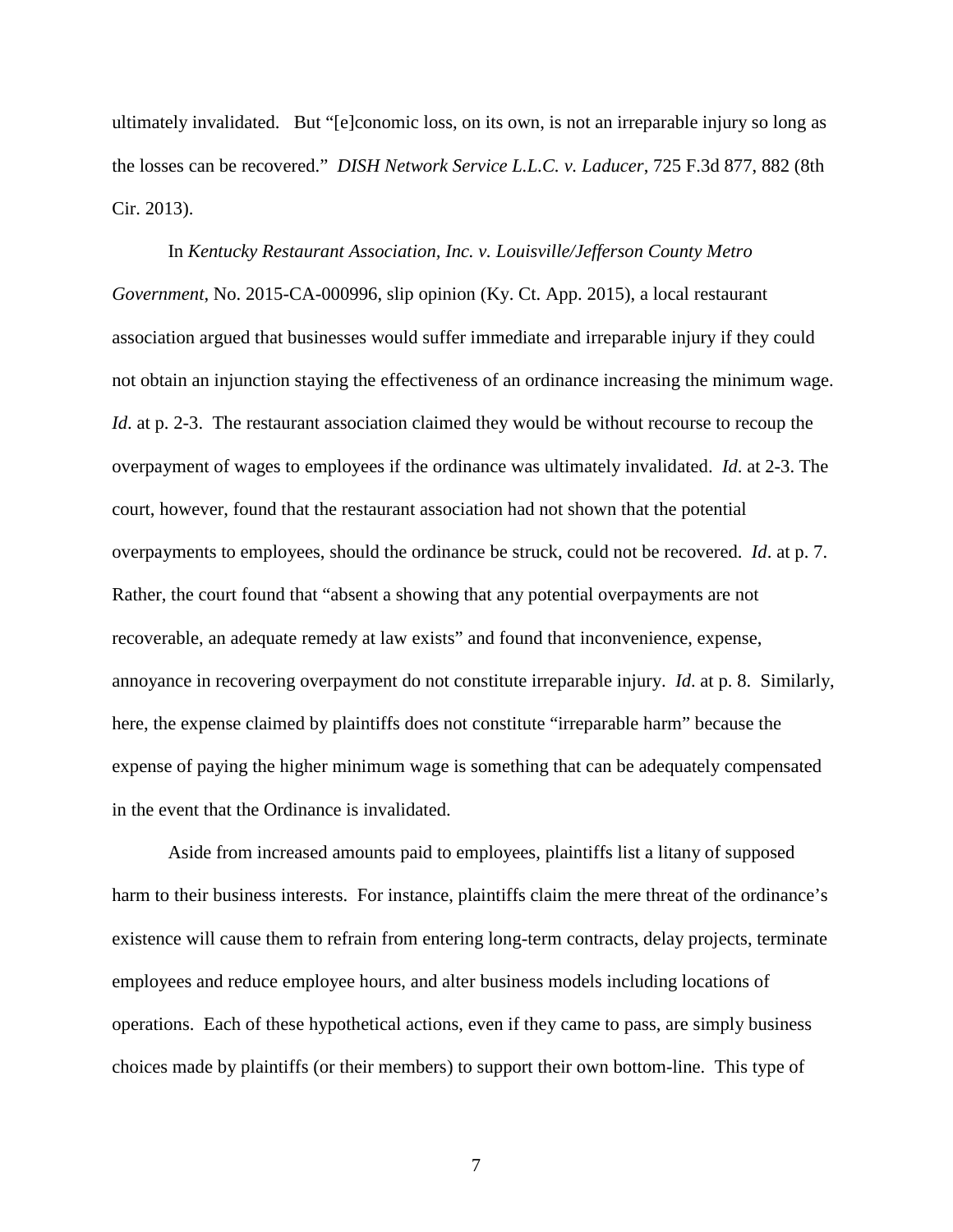self-inflicted harm cannot be attributed to the ordinance nor would it justify the issuance of a TRO.<sup>1</sup> *See Salt Lake Tribune Publ'g Co. v. AT&T Corp.*, 320 F.3d 1081, 1106 (10th Cir. 2003) ("We will not consider a self-inflicted harm to be irreparable."); *SMA Life Assur. Co. v. Sanchez Pica*, 771 F. Supp. 15, 17 (D. P.R. 1991) (equitable relief is not available to a "plaintiff who, by choice, created the situation" constituting the grounds upon which it now requests equitable relief); *see also San Francisco Real Estate Investors v. Real Estate Investment Trust of Americ*a, 692 F.2d 814, 818 (1st Cir. 1982); *FIBA Leasing Company, Inc. v. Airdyne Industries, Inc.*, 826 F. Supp. 38, 39 (D. Mass. 1993). Taken to its logical conclusion, plaintiffs' position would have the Court issuing a TRO against the implementation of duly passed ordinances anytime the Board of Alderman adopted a law favoring the interests of its constituent labor force over the economic interests of the business community. Missouri law does not support such an absurd result.

The burden of complying with a local minimum wage that is different than the state minimum wage is not much of a hardship. Businesses must comply with different local regulations all the time, including different tax rates, business license processes, and permit laws.

 Businesses also must decide how to manage their operations despite frequent changes in the law. A TRO here will not prevent businesses from having to comply with different local regulations or to plan for their futures. There is no TRO that can prevent plaintiffs from needing

<u>.</u>

 $1$  This is also the precise type of individuated harm that the Supreme Court had held does not confer standing to a member organization, like many of plaintiffs, to bring representative claims on behalf of their members. *See Warth v. Seldin*, 422 U.S. 490, 515 (1975). Suits that involve claims of injury that "are not common to the entire membership, nor shared in equal degree" require that each member of the organization must be a party to the suit because "both the fact and extent of injury would require individualized proof." *Id.* Although this reasoning generally arises in cases involving money damages rather than injunctive or declaratory relief, it applies with equal force here because plaintiffs are improperly attempting to rely on individualized financial harm, rather than a common irreparable harm to the class, in support of a TRO.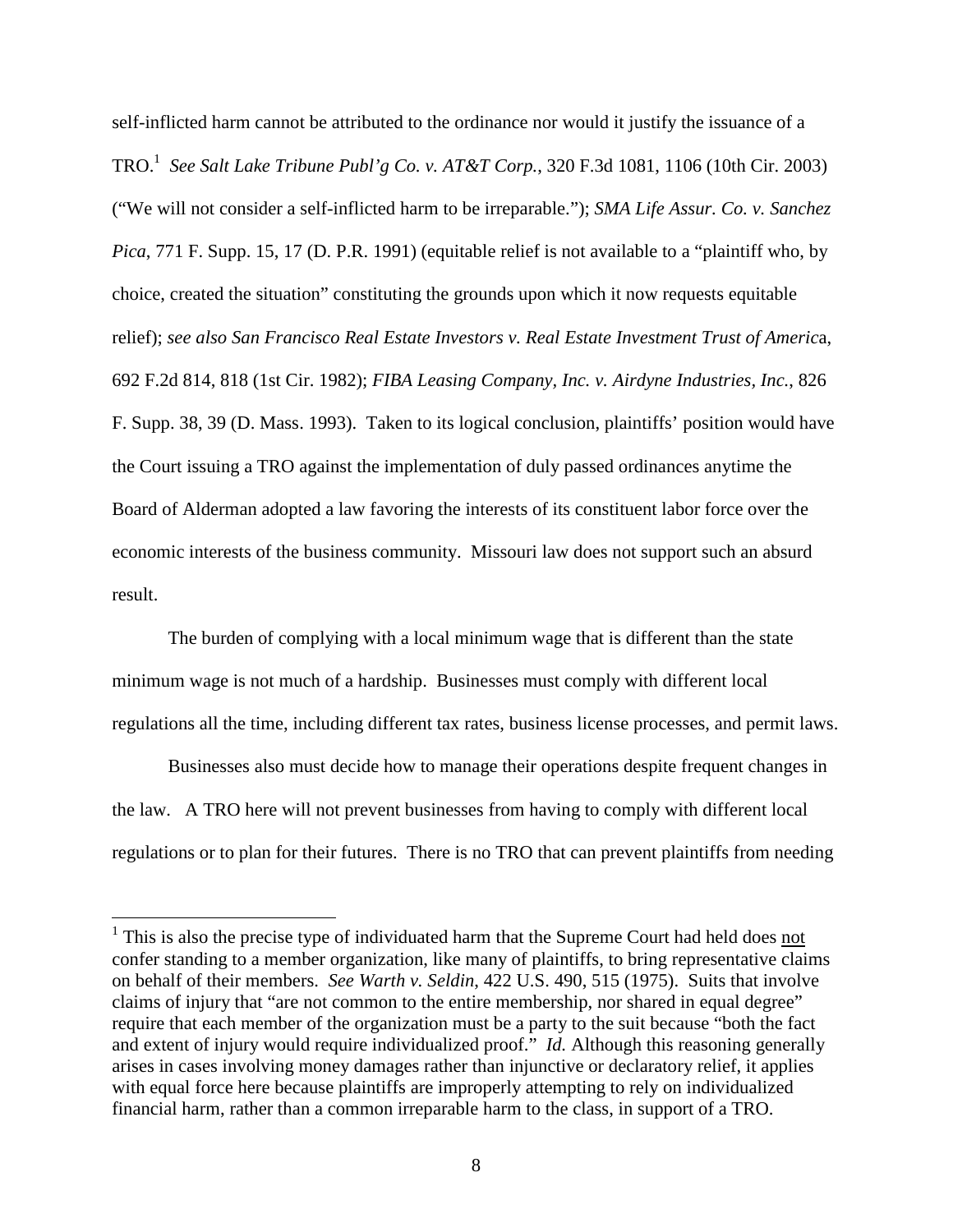to plan for how a higher local minimum wage might impact their businesses; plaintiffs will still have to make plans until this lawsuit is finally resolved, regardless of whether an injunction is entered in the meantime.

Likewise, doomsday arguments advanced by some business interests regarding the impact on the future business climate in the City are speculative theories that cannot support the entry of injunctive relief. The extraordinary remedy of injunctive relief may only be awarded upon a clear showing that the plaintiff is entitled to such relief and mere possibility of irreparable harm does not suffice. *Winter*, 129 S.Ct. at 375–76.

Finally, plaintiff cannot establish that it is under an immediate threat as required by Rule 92.02(a). Although the ordinance became effective on August 28, 2015, the City's minimum wage rate will not rise above the rate established by the State of Missouri until October 15, 2015—more than a month from now. There is simply no immediacy that would require the Court's emergency intervention today.

#### **B. Plaintiffs cannot show a probability of success on the merits**

To show a probability of success on the merits of their claims plaintiffs must overcome a strong presumption that the ordinance is valid and lawful. *See City of St. John v. Brockus*, 434 S.W.3d 90, 93 (Mo. App. 2014); *City of Kansas City v. Carlson,* 292 S.W.3d 368, 372 n. 3 (Mo. App. 2009). Plaintiffs cannot overcome this strong presumption.

#### **1. The City has the authority to adopt a minimum wage.**

 Plaintiffs are not likely to succeed in proving that the City lacked authority to adopt a minimum wage ordinance. Under the Missouri Constitution, the City has "all powers which the general assembly of the state of Missouri has authority to confer upon any city, provided such powers are consistent with the constitution . . . and are not limited or denied either by the charter . . . or by statute." Mo. Const. art. VI, § 19(a). The General Assembly has the authority to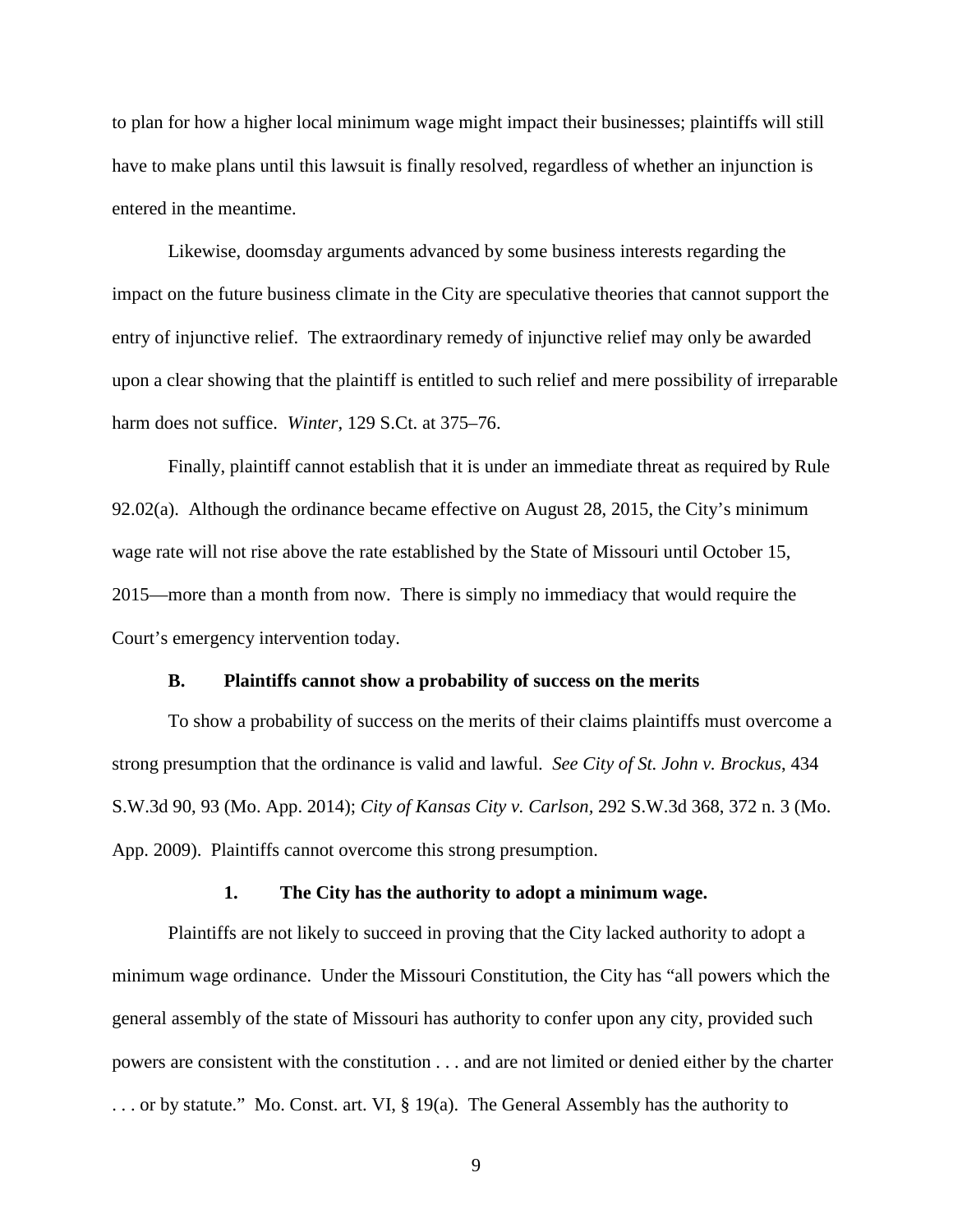confer upon any city the power to adopt a minimum wage. *See, e.g., Carlson*, 292 S.W.3d at 371; *Marshall v. City of Kansas City*, 355 S.W.2d 877 (1962).

 The City is further empowered to enact all ordinances that promote the health, safety, peace, comfort, and the general welfare of those who live and work here. *Bezayiff v. City of St. Louis*, 963 S.W.2d 225, 229 (Mo. App. 1997). Thus the City has the general authority to adopt a minimum wage ordinance unless prohibited by state law. *See W. Coast Hotel Co. v. Parrish*, 300 U.S. 379, 399-400 (1937).

Moreover, the Charter specifically empowers the City to:

- "regulate all acts, practices, conduct, business, occupations, callings, trades, uses of property and all other things whatsoever detrimental or liable to be detrimental to the health, morals, comfort, safety, convenience or welfare of the inhabitants of the city," Charter, at § 1(25);
- "prescribe limits within which business, occupations and practices liable to be ... detrimental to the health, morals, security or general welfare of the people may lawfully be established, conducted or maintained," Charter, at § 1(26); and
- "do all things whatsoever expedient for promoting and maintaining the comfort, education, morals, peace, government, health, welfare, trade, commerce or manufactures of the city or its inhabitants," Charter, at  $\S$  1(33).

The City's authority to enact a minimum wage ordinance is, therefore, well-grounded in the City's authority under the Missouri Constitution and the Charter. The City may enact ordinances within this scope of authority without enabling legislation at the state level, and any such ordinance will be presumed to be valid and lawful. *City of St. John v. Brockus*, 434 S.W.3d 90, 93 (Mo. App. 2014); *Smith v. City of St. Louis*, 409 S.W.3d 404, 426 (Mo. App. 2013);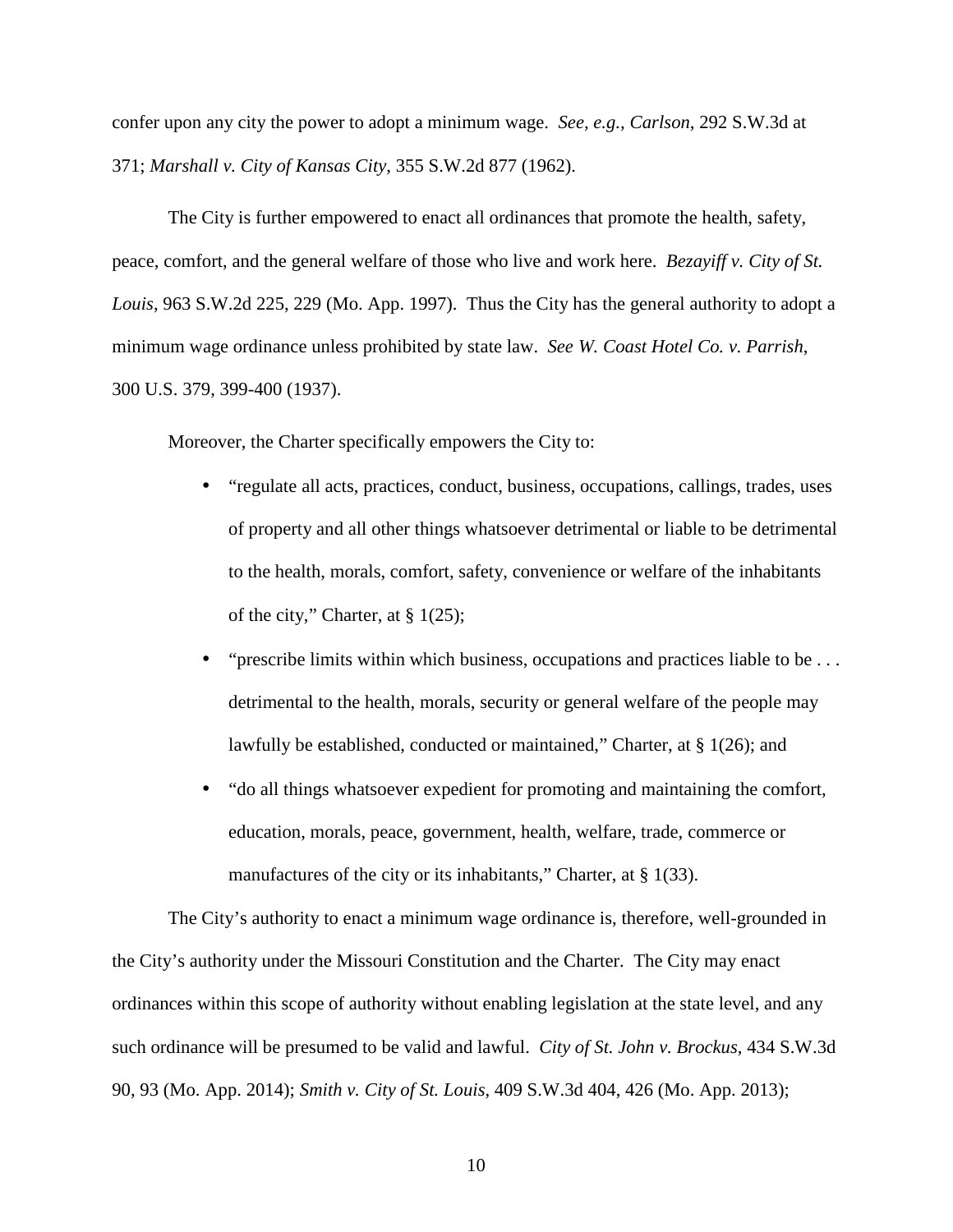*Carlson,* 292 S.W.3d at 372 n. 3.

#### **2. The minimum wage is an issue of local concern.**

 Plaintiffs are not likely to succeed on the merits of proving that the City's decision to ensure fair wages for people who work hard jobs in the City is not an issue that should be of concern to the City. Since laws such as this ordinance helped raise our nation out of the Great Depression, ensuring that working folks have the ability to provide for their families has been one of the primary duties of government at every level. Indeed, municipal governments best understand the dynamics of their own marketplace, and know much better than state or federal governments what regulatory environment would promote the common good within their own city limits. Ensuring that working folks are paid a fair wage should therefore be a key concern to City government. *See RUI One Corp.*, 371 F.3d at 1150 (setting its own minimum wage is a valid exercise of a municipality's police powers).

 Governor Jay Nixon has recently acknowledged minimum wage ordinances are appropriate acts by municipal governments. In his letter vetoing House Bill 722, Governor Nixon wrote that policies like the minimum wage are "matters traditionally within the purview of local government." Letter of Jeremiah H. Nixon to the Secretary of State of the State of Missouri, July 10, 2015, *available at* https://governor.mo.gov/sites/default/files/legislative\_ actions/veto\_letters/HB%20722%20veto.pdf. If the state were to prevent a municipality from innovating above the floor set by the state's minimum wage law, the state would be "inject[ing] the heavy hand of state government into issues typically addressed through the local democratic process." *Id*. The Governor went on to explain:

> Missouri is a diverse state. In many instances, local elected officials may be best suited to determine the appropriate—and local—priorities for the citizens who elected them. And, it is important that local governments have the ability to build on the minimum standards that are set at the state level. . . .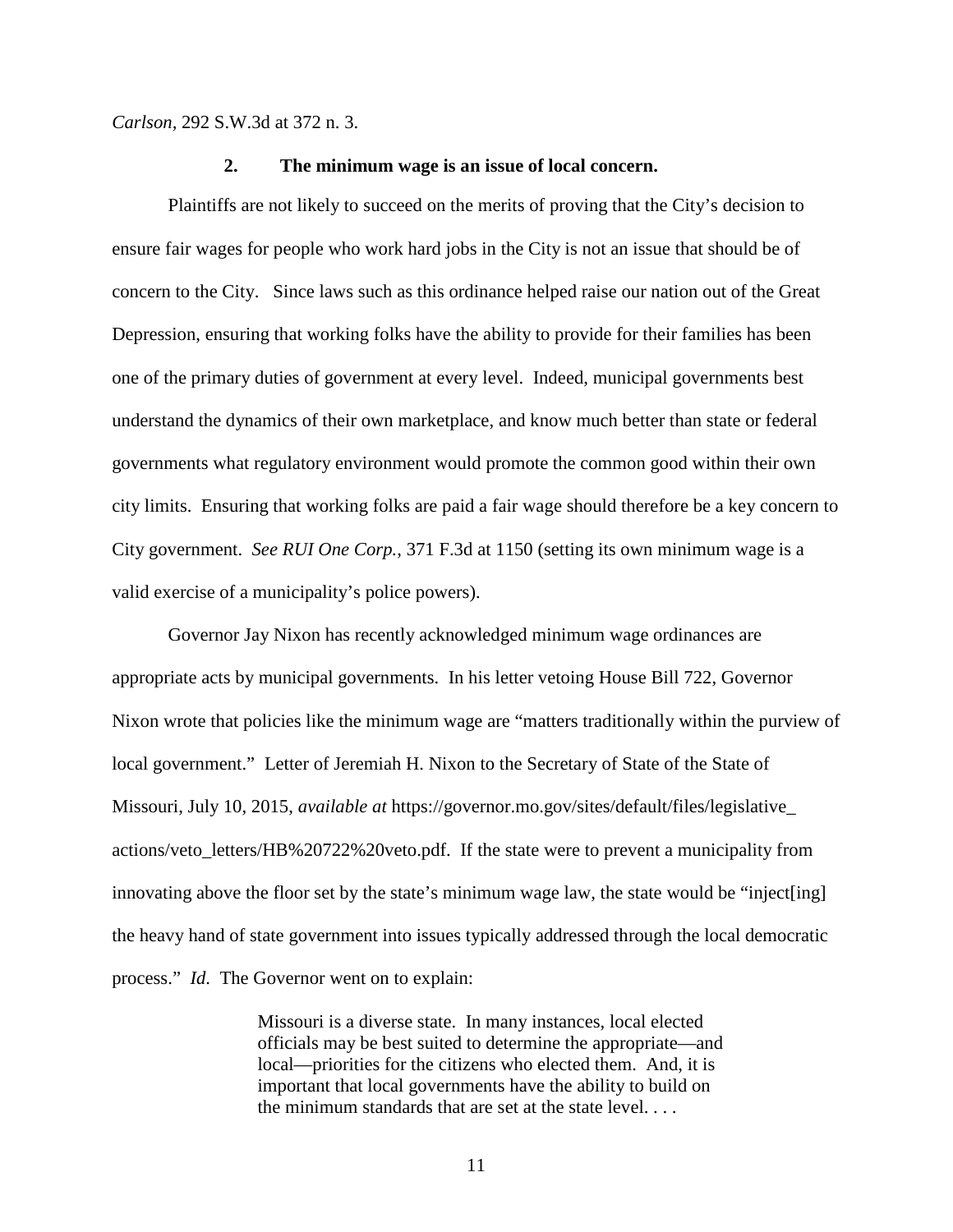Local elected officials are directly accountable for their actions. If a city passes an ordinance with which the voters disagree, those local officials will be held accountable at the next election. . . . Moreover, the issues impacted by House Bill No. 722 are *local* issues. How is St. Robert affected if St. Louis passes a minimum wage higher than that required by state law? . . .

Local voters ought to have the right to decide these issues. Just as there should be an appropriate allocation of responsibilities between federal and state governments, so too should the precept of local control apply to the relationship between state and local governments.

*Id*.

 Contrary to plaintiffs' self-interested legal position on what should be of concern to the City, the Ferguson Commission cited the City's minimum wage ordinance as an example for the rest of the region. *See* Ferguson Commission Report, at p. 49. In its report, the Commission highlighted the St. Louis-specific data regarding what level of income would be necessary to provide for a family, and praised the ordinance that is now before the Court. *Id*.

In similar situations, courts have upheld local ordinances as the proper exercise of city authority. In *Marshall v. Kansas City*, 355 S.W.2d 877 (Mo. banc 1962), plaintiffs challenged Kansas City's anti-discrimination ordinance covering private hotels and restaurants. Clearly, race relations was a matter of state-wide, if not national, importance and impacted interstate commerce. *Id.* at 879. Yet, the Missouri Supreme Court upheld the ordinance as a proper exercise of city power. *Id*. at 884.

#### **3. The City's minimum wage ordinance is not preempted by state law.**

 Plaintiffs are not likely to succeed in proving that the ordinance is preempted. "The issue of preemption may fairly be divided into two questions: Has the Missouri legislature expressly preempted the area? And, is the city's regulation in conflict with state law?" *Miller v. City of Town & Country*, 62 S.W.3d 431, 438 (Mo. App. 2001). No enforceable state statute expressly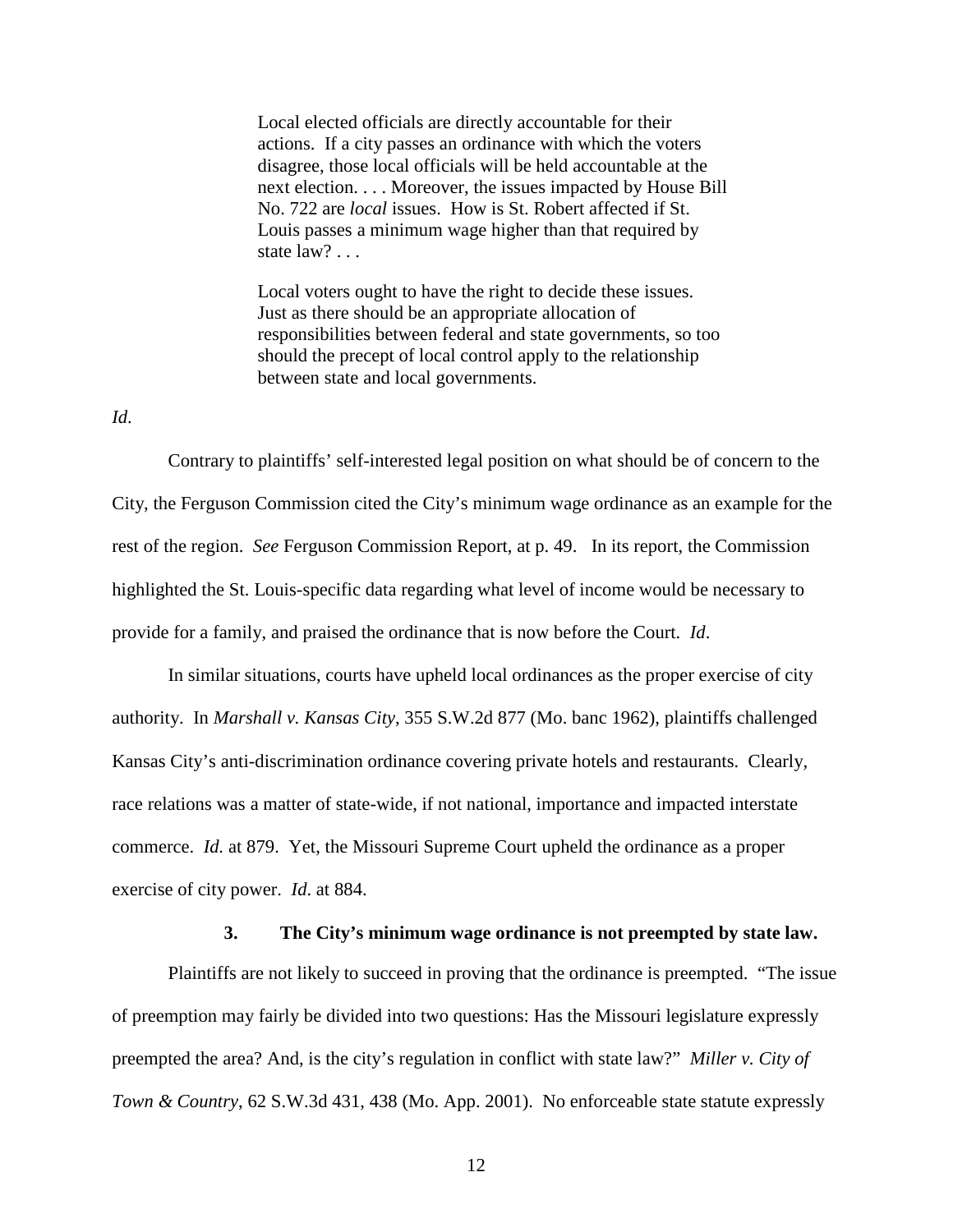preempts the minimum wage ordinance and the ordinance does not conflict with state law.

### **i. State law does not expressly preempt a minimum wage ordinance.**

 Missouri law does not expressly preempt all local wage laws. State law preempts an area of law when the state "has created a comprehensive scheme on a particular area of the law, leaving no room for local control. When state law has so completely regulated a given area of the law, then it is said to be occupied, and preempts any local act." *Borron v. Farrenkopf*, 5 S.W.3d 618, 624 (Mo. App. 1999) (citations omitted). Missouri law does require that employers at least pay a minimum wage, but state law does not provide that the only permissible wage is the state minimum wage. State law does not grant the state the exclusive authority to prescribe a comprehensive wage scheme for all workers, and it does not prohibit or regulate wages that exceed the state minimum wage rate. In short, Missouri has not created a comprehensive regulatory scheme requiring all employers to pay all employees a particular wage.

 In addition, there is no enforceable state statute that expressly preempts the ordinance. Plaintiffs incorrectly contend that § 67.1571, RSMo., preempts the ordinance. That statute provides that "[n]o municipality . . . shall establish, mandate or otherwise require a minimum wage that exceeds the state minimum wage." § 67.1571, RSMo. On its face, this statute seems to preempt the City's ordinance. However, § 67.1571 is unconstitutional. *See Missouri Hotel and Motel Associationn v. City of St. Louis*, Case No. 004-02638 (Mo. 22nd Jud. Cir. Ct. July 31, 2001). Of course, "an unconstitutional law is no law," *Ex parte Smith*, 36 S.W. 628, 630 (Mo. 1896), and a public official cannot rely upon an unconstitutional law, *see, e.g.*, *Snider v. City of Cape Girardeau*, 752 F.3d 1149 (8th Cir. 2014); *State of Missouri v. Florida*, Case No. 1422- CC09027 (Mo. 22nd Jud. Cir. Ct. Nov. 5, 2014); *Johnston v. Mo. Dep't of Soc. Services*, No. 0516-CV09517, 2006 WL 6903173, at \*\*4-5 (Mo. Cir. Ct. Feb. 17, 2006).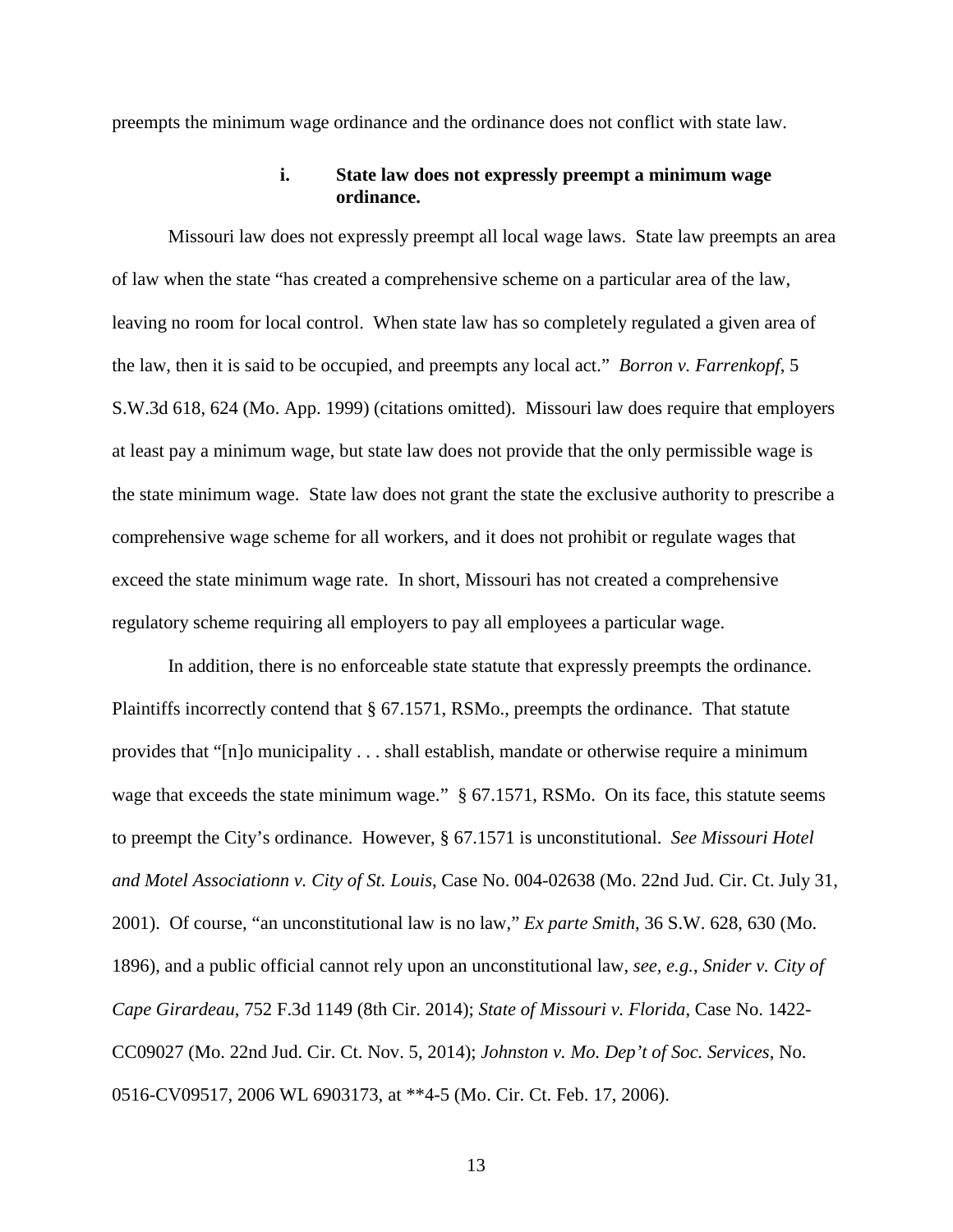Acknowledging that § 67.1571 was not enforceable, the General Assembly passed House Bill 722, which provides that "[n]o political subdivision shall establish, mandate, or otherwise require an employer to provide to an employee . . . [a] minimum or living wage rate." Even if House Bill 722 were law,<sup>2</sup> it would not prevent the City from adopting a local minimum wage ordinance because it does not preempt any "local minimum wage ordinance . . . in effect on August 28, 2015." The General Assembly thereby acknowledged that local minimum wage ordinances may be adopted if they are effective on August 28, 2015.

# **ii. The City's minimum wage does not conflict with other state laws.**

 The other way an ordinance could be preempted is if it conflicts with state law. The usual test for determining if a conflict exists is whether the ordinance "prohibits what the statute permits" or "permits what the statute prohibits." *Cape Motor Lodge, Inc. v. City of Cape Girardeau*, 706 S.W.2d 208, 211 (Mo. banc 1986). Although preemption forbids a conflict with state law, it does not prohibit extra regulations at the municipal level. *Borron*, 5 S.W.3d at 622; *State ex rel. Hewlett v. Womach*, 196 S.W.2d 809, 814 (Mo. banc 1946). If an ordinance "merely prohibits *more* than the state statute, the two measures are not in conflict." *Carlson*, 292 S.W.3d at 371 (emphasis in original); *see also Miller*, 62 S.W.3d at 438 ("An ordinance that merely enlarges on the provision of a statute by requiring more than the statute requires creates no conflict between the two."). Courts will "construe ordinances to be upheld 'unless the ordinance is expressly inconsistent or in irreconcilable conflict with the general law of the state.'" *Carlson*, 292 S.W.3d at 373; *see, e.g.*, *Borron*, 5 S.W.3d at 622; *Frech v. City of* 

 $\overline{a}$ 

<sup>2</sup> House Bill 722 was vetoed by Governor Nixon on July 10, 2015. *See* Letter of Jeremiah H. Nixon to the Secretary of State of the State of Missouri, July 10, 2015, *available at* https://governor.mo.gov/sites/ default/files/legislative\_actions/veto\_letters/HB%20722%20veto.pdf. Even if it had not been vetoed, House Bill 722 would be invalid for several reasons, including that it contains language, such as the definition of "employment benefits," that is unconstitutionally vague, and it violates the single subject requirement of Article III, Section 23 of the Missouri Constitution.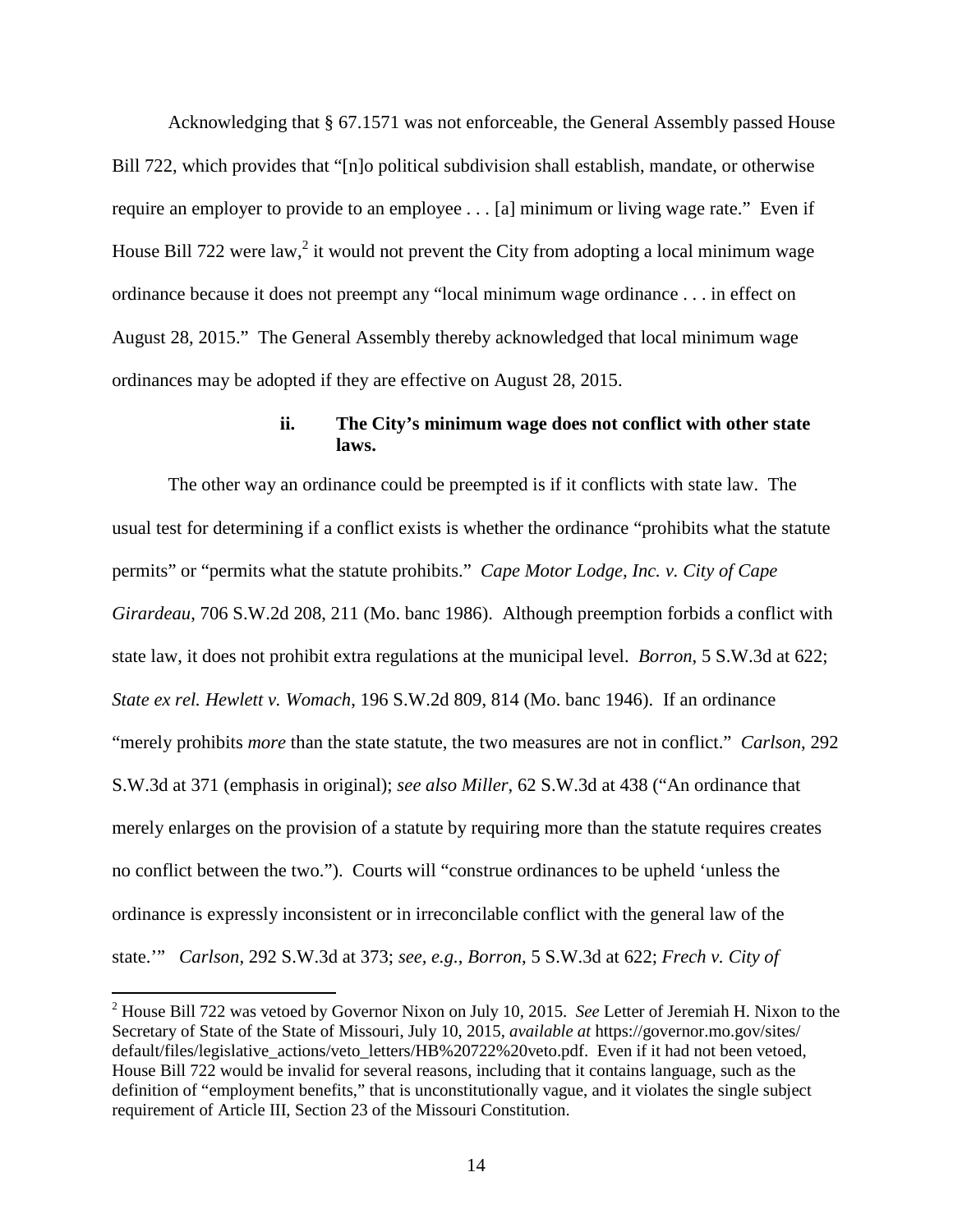*Columbia*, 693 S.W.2d 813, 815 (Mo. banc 1985); *Womach*, 196 S.W.2d at 814.

 The applicable section of the state minimum wage law is titled "Minimum wage rate" and sets a required wage rate. § 290.502.1, RSMo. The state statute simply sets a floor for hourly wages—it does not provide that the only permissible wage is the minimum wage, it does not grant the state the authority to prescribe a comprehensive wage scheme for all workers, and it does not prohibit or regulate wages that exceed the state minimum wage rate. The very notion of a "minimum" is a number that is the lowest allowed. A "minimum" does not, by any natural reading of the word, affirmatively prohibit or permit an entity to pay more. It only prohibits an entity from paying less. A local ordinance requiring employers to pay above the minimum wage thus fills in a gap where no state law currently applies. Such an ordinance does not conflict with state law—it merely requires "more than the state statute." *Carlson*, 292 S.W.3d at 371-72. This kind of local supplementation of state laws is nothing new. *See, e.g.*, *Brockus,* 434 S.W.3d at 90; *Frech,* 693 S.W.2d at 813; *Vest v. City of Kansas City*, 194 S.W.2d 38 (Mo. 1946); *Bhd. of Stationary Eng'rs v. City of St. Louis*, 212 S.W.2d 454 (Mo. App. 1948). Similarly, courts in other states have acknowledged that municipal minimum wage ordinances do not conflict with state laws that set an hourly wage floor. *New Mexicans for Free Enterprise v. City of Santa Fe*, 126 P.3d 1149, 1159-60 (N.M. Ct. App. 2005); *City of Baltimore v. Sitnick*, 255 A.2d 376, 385- 86 (Md. Ct. App. 1969).

 The General Assembly's passage of House Bill 722 should remove any remaining doubt that a City minimum wage would not conflict with state law. House Bill 722 specifically contemplates that local minimum wage ordinances may continue to exist, so long as the ordinances are in effect on August 28, 2015. It is well recognized that the General Assembly is not presumed to have intended a "meaningless act." *Murray v. Mo. Highway & Transp.*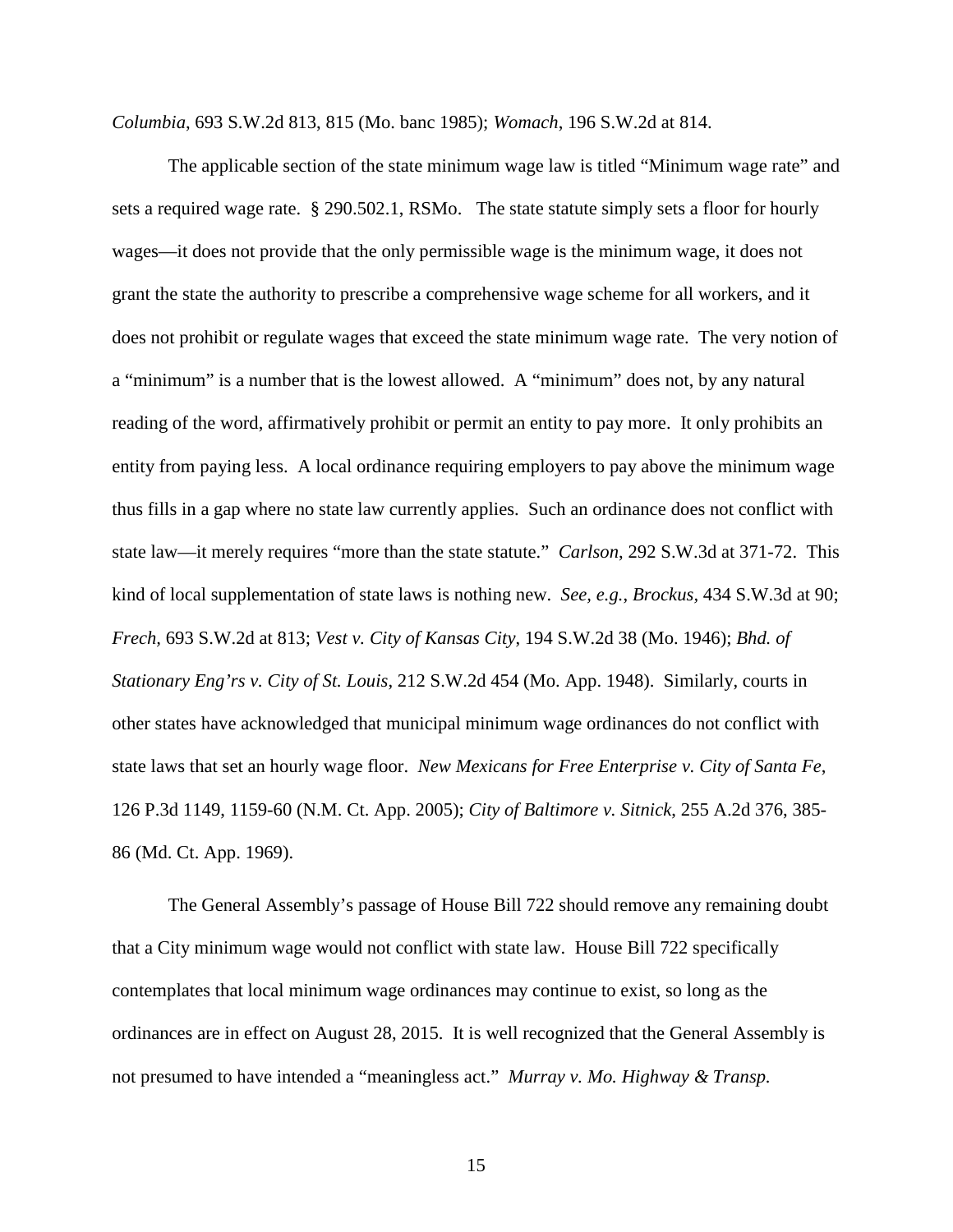*Comm'n*, 37 S.W.3d 228, 233 (Mo. banc 2001). If any state law prohibited the City from setting a higher minimum wage, then the General Assembly would not have deemed it necessary to pass House Bill 722. This official recognition of existing ordinances setting higher minimum wages than the state law amounts to an acknowledgement that regulation of wages is not uniform throughout the state, thus undermining any suggestion that the minimum wage ordinance would conflict with state law.

 Finally, the Court may note that other cities across the country have enacted similar minimum wage ordinances in recent years, including Chicago, Seattle, Louisville, Los Angeles County, and Santa Fe. *See* UC Berkeley Labor Center, *Inventory of US City and County Minimum Wage Ordinances*, *at* http://laborcenter.berkeley.edu/minimum-wage-living-wageresources/inventory-of-us-city-and-county-minimum-wage-ordinances/Courts. Federal and state courts have upheld these laws against various types of challenges, including that cities lack the power to require a minimum wage and purported conflicts with state law. *See, e.g., RUI One Corp. v. City of Berkeley*, 371 F.3d 1137 (9th Cir. Cal. 2004) (the power to regulate wages and employment conditions lies clearly within a municipality's police power); *Int'l Franchise Ass'n v. City of Seattle*, 2015 U.S. Dist. LEXIS 33744 (W.D. Wash. Mar. 17, 2015) (upholding Seattle's minimum wage ordinance); *Filo Foods, LLC v. City of SeaTac*, 2015 Wash. LEXIS 890 (Wash. Aug 20, 2015) (finding that the city of SeaTac's minimum wage ordinance does not conflict with state statutes); *Kentucky Restaurant Association, Inc., et al. v. Louisville/Jefferson County Metro Gov't*, Case 2015-CA-000996 (Ky. Ct. App. June 30, 2015) (denying plaintiffs' request to enjoin Louisville's minimum wage ordinance and finding that state minimum wage merely sets a floor for wages and that localities may increase the minimum wage when they conclude it serves the public interest in doing so); *New Mexicans for Free Enter. v. City of Santa*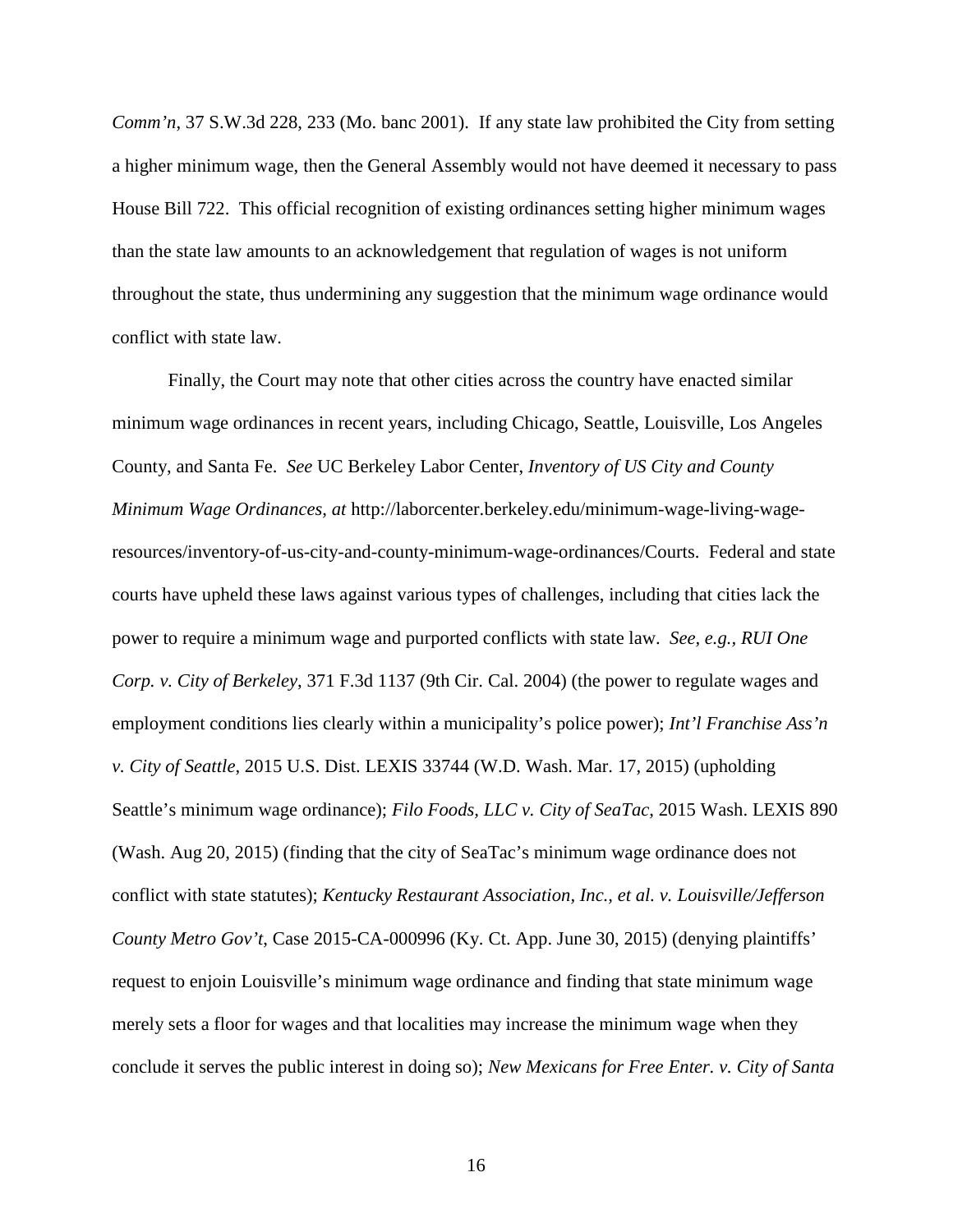*Fe*, 138 N.M. 785 (N.M. Ct. App. 2005) (upholding Santa Fe's minimum wage ordinance; rejecting claim that it conflicts with state law). The same analysis applies here. The City is within its power to enact a minimum wage ordinance in response to voters' concerns and local problems, and state law does not prohibit the City from increasing the minimum wage above state law when it serves the interest of the public to do so.

### **4. The ordinance's emergency clause was effective.**

 Plaintiffs are not likely to succeed in proving that the ordinance's emergency clause was ineffective. The ordinance recites that it is an emergency measure, a declaration that "is entitled to great weight." *Osage Outdoor Adver., Inc. v. State Highway Comm'n*, 687 S.W.2d 566, 569 (Mo. App. 1984); *see also Bd. of Regents for Ne. Mo. State Teachers Coll. v. Palmer*, 204 S.W.2d 291, 295 (1947) (explaining that an emergency clause may properly have conclusory language).

 An emergency exists where a legislative body is required to act by a particular date. *Osage Outdoor*, 687 S.W.2d at 569. In *Osage Outdoor*, Missouri was required to agree to Federal Highway Administration guidelines before March 31, 1972, or face a penalty imposed by the Secretary of Transportation. *Id*. The court held that the federally-imposed deadline of March 31, 1972, "demonstrates the necessity for immediate action by the legislature and prompt enactment of the law" because avoiding the penalty "could only be accomplished by use of an emergency clause." *Id.* at 570. By using an emergency clause, the legislature was able to adopt legislation effective on March 30, 1972, a set of circumstances the court described as "truly . . . an emergency measure." *Id*.

 Similarly, this summer, the General Assembly passed House Bill 722, which provides that "[n]o political subdivision shall establish, mandate, or otherwise require an employer to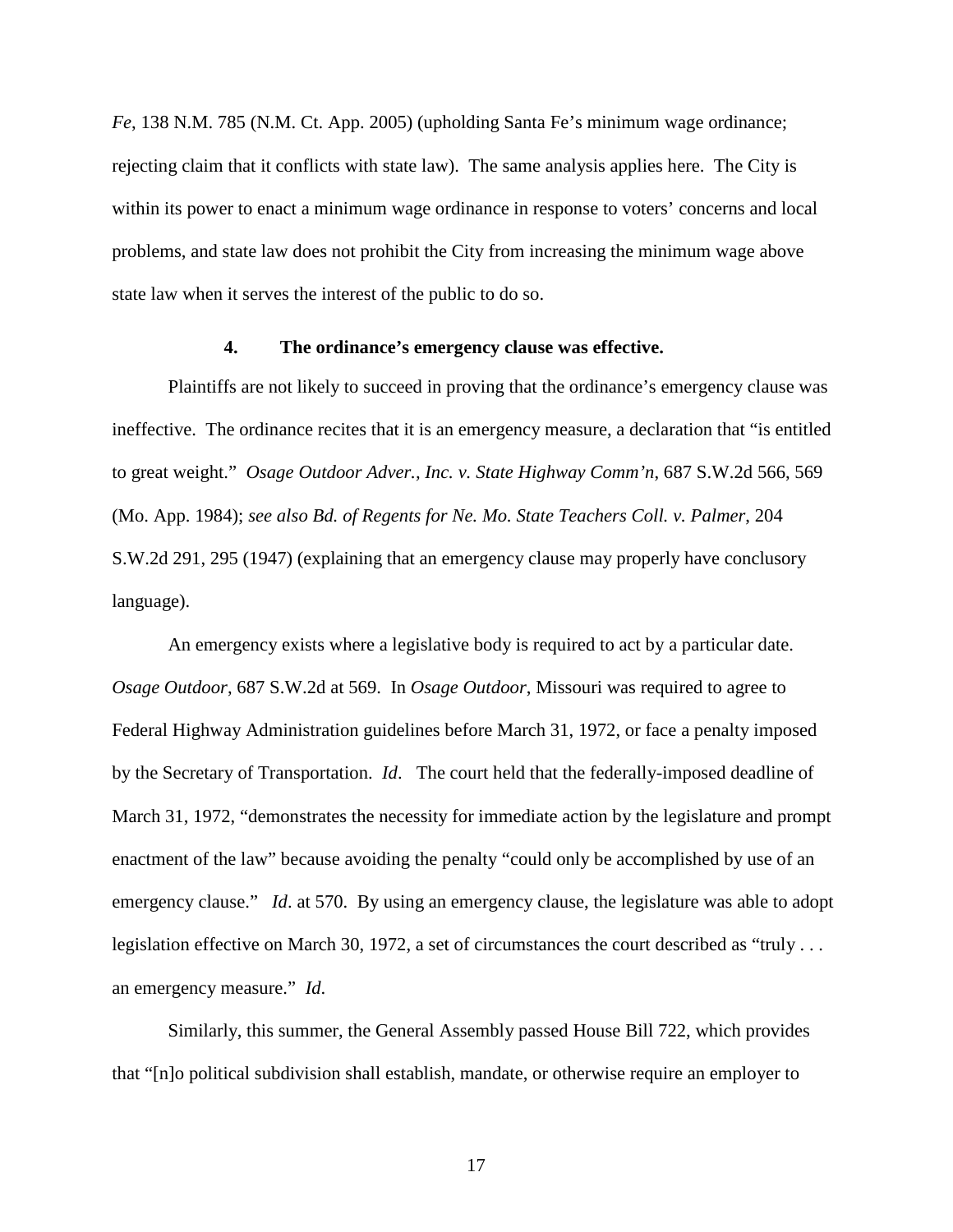provide to an employee . . . [a] minimum or living wage rate." If House Bill 722 becomes law, it could apply in a manner that would prevent the City from adopting a local minimum wage ordinance with the exception of any "local minimum wage ordinance . . . in effect on August 28, 2015." By imposing that deadline—a date after which the City of St. Louis would not be able to adopt any local minimum wage ordinance—the General Assembly created an emergency situation that the Board of Aldermen could only address by use of an emergency clause.

 Courts have also found emergency conditions to exist where unique social events propel a city to legislate in swift fashion. In 1968, social unrest in Kansas City led the Mayor to appoint "a five-member commission to investigate the causes for the riots and to make recommendations on what could be done to prevent such occurrences in the future." *State ex rel. Tyler v. Davis*, 443 S.W.2d 625, 627 (Mo. banc 1969). That commission "made an extensive investigation and submitted its report on August 15, 1968, making numerous recommendations . . . ." *Id*. One of those recommendations was that Kansas City increase the number of police officers, to finance the city's hospital, to improve the Human Relations Department, and to buttress community centers and recreational facilities. *Id*. at 627-28. Following the commission's recommendations, Kansas City's City Council adopted an ordinance to increase utility taxes, and declared its ordinance to be an emergency measure. *Id*. at 629-30. The Supreme Court upheld the ordinance's emergency clause, explaining that the unique social situations presented an emergency that the City needed to address decisively. *Id*. at 631-32.

 Thus, in addition to the legislative deadline, the racial and economic inequalities, and the circumstances in the St. Louis region for the past year have presented unprecedented circumstances that require decisive action. The ordinance at issue here was an attempt to address those societal challenges. Thus there are many grounds for the Court to rule that an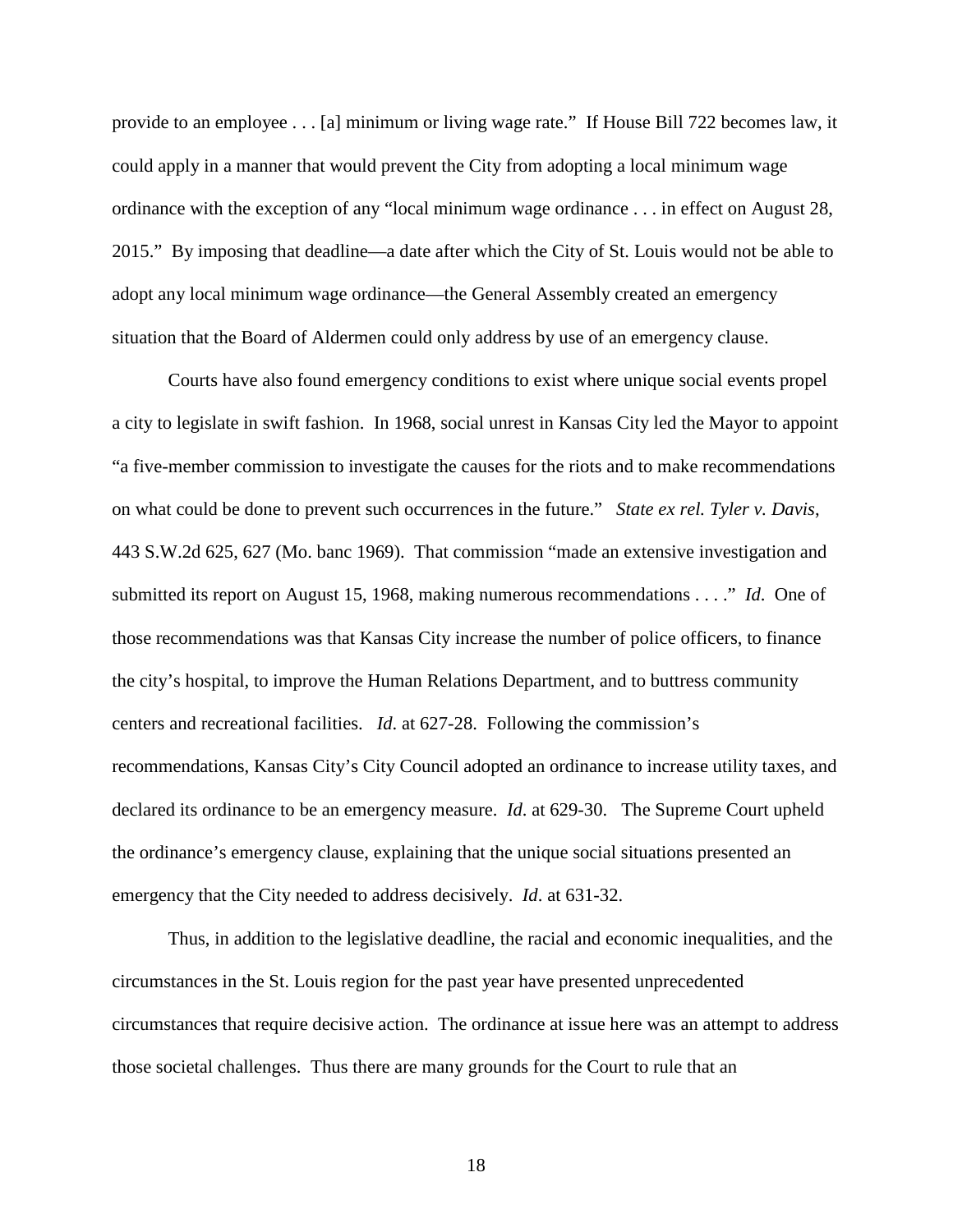"emergency" existed to support the Board of Aldermen's use of an emergency clause in the minimum wage ordinance. Plaintiffs are not likely to prove otherwise.

# **5. The ordinance's lack of exemptions for employers exempt under the federal or state law does not render the ordinance invalid.**

 Plaintiffs are not likely to succeed in proving that the ordinance is invalid because it does not exempt employers that are exempt from the federal or state minimum wage laws. To the contrary, federal law permits a municipal ordinance to impose a higher minimum wage on entities that are exempt under federal law. 29 U.S.C. § 218(a) ("No provision of this Act or of any order thereunder shall excuse noncompliance with any . . . municipal ordinance establishing a minimum wage higher than the minimum wage established under this Act . . . ."); *see also* § 290.505.4, RSMo. (state wage laws "shall be interpreted in accordance with the Fair Labor Standards Act, 29 U.S.C. Section 201, et seq., as amended"). Thus, for instance, in *Martinez-Hernandez v. Butterball,* LLC, 578 F. Supp. 2d 816 (E.D.N.C. 2008), the court rejected an employer's argument that it need not comply with a state minimum wage law that imposed obligations in excess of federal law. *Id*. at 820. The court held that the federal minimum wage scheme set forth in the Fair Labor Standards Act, 29 U.S.C. § 201 *et seq.* does not preempt different obligations imposed under state law. *Id.* ("[T]he FLSA does not excuse an employer's non-compliance with higher pay requirements than established by the FLSA."); *see also Pacific Merchant Shipping Ass'n v. Aubry*, 918 F.2d 1409, 1419 (9th Cir. 1990) (state overtime law that covers seaman is not preempted by federal overtime law that excludes seamen).

 Similarly, an exemption under state law does not preclude regulation of the same entity by local ordinance. *Carlson*, 292 S.W.3d 368 (upholding city's smoking ban in places of employment; rejecting claim that ordinance conflicts with state law because ordinance covers entities that are exempt under state law); *see also Baltimore v. Sitnick*, 254 Md. 303 (Md. 1969)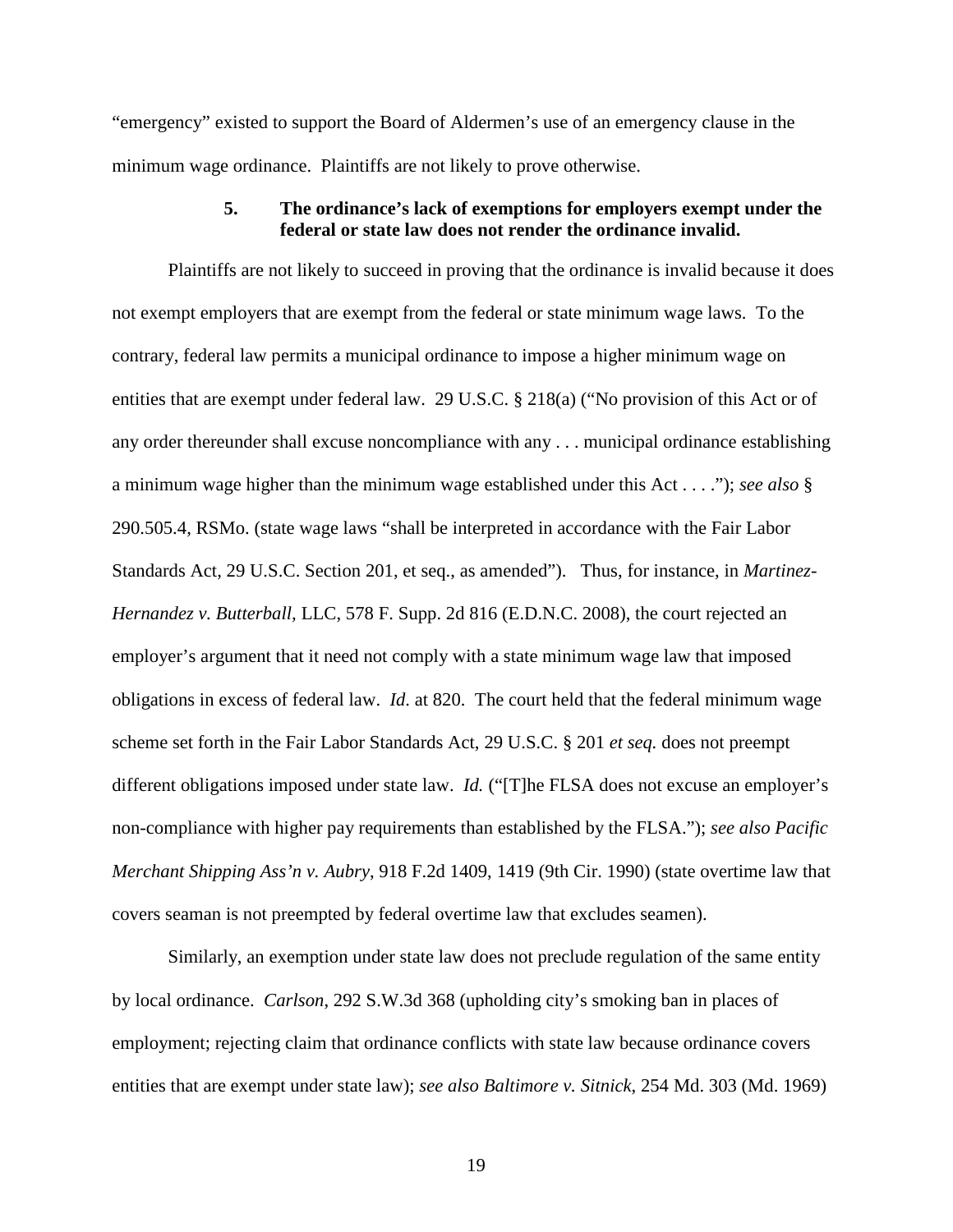(upholding Baltimore's minimum wage ordinance, even though it covers types of employers that are exempt under state minimum wage law).

 Moreover, even if the law were different, plaintiffs would not be likely to succeed in invalidating the ordinance on this basis. Any provision of the ordinance that is invalidated for any reason should be severed from the rest of the ordinance. *See City of St. Peters v. Roeder*, No. SC94379, 2015 WL 4929090, at \*8 (Mo. Aug. 18, 2015); *Bezayiff v. City of St. Louis*, 963 S.W.2d 225, 229 (Mo. App. 1997) ("The burden is on the party contesting the ordinance to negate every conceivable basis which might support it.").

# **6. The ordinance does not enlarge duties or liabilities of citizens among themselves.**

 Plaintiffs are not likely to prove that the ordinance enlarges duties or liabilities of citizens in violation of state law. The ordinance provides that "[i]n addition to all other penalties set forth herein, an Employer may be subject to conditions which will serve to compensate the victim, including that the Employer pay restitution to any Employee in the form of unpaid back wages plus interest from the date of non-payment or underpayment, to the extent allowed by the City Charter and the law."

 This language does not create civil liability or a contract, let alone create a civil cause of action. Rather, this language is authorized by and is taken directly from state law, and thus is consistent with state law. Section 479.190.2, RSMo., authorizes municipal judges to order restitution, providing that:

> In addition to such other authority as exists to order conditions of probation, the court may order conditions which the court believes will serve to compensate the victim of the crime, any dependent of the victim, or society in general. Such conditions may include, but need not be limited to . . . Restitution to the victim or any dependent of the victim, in an amount to be determined by the judge . . . .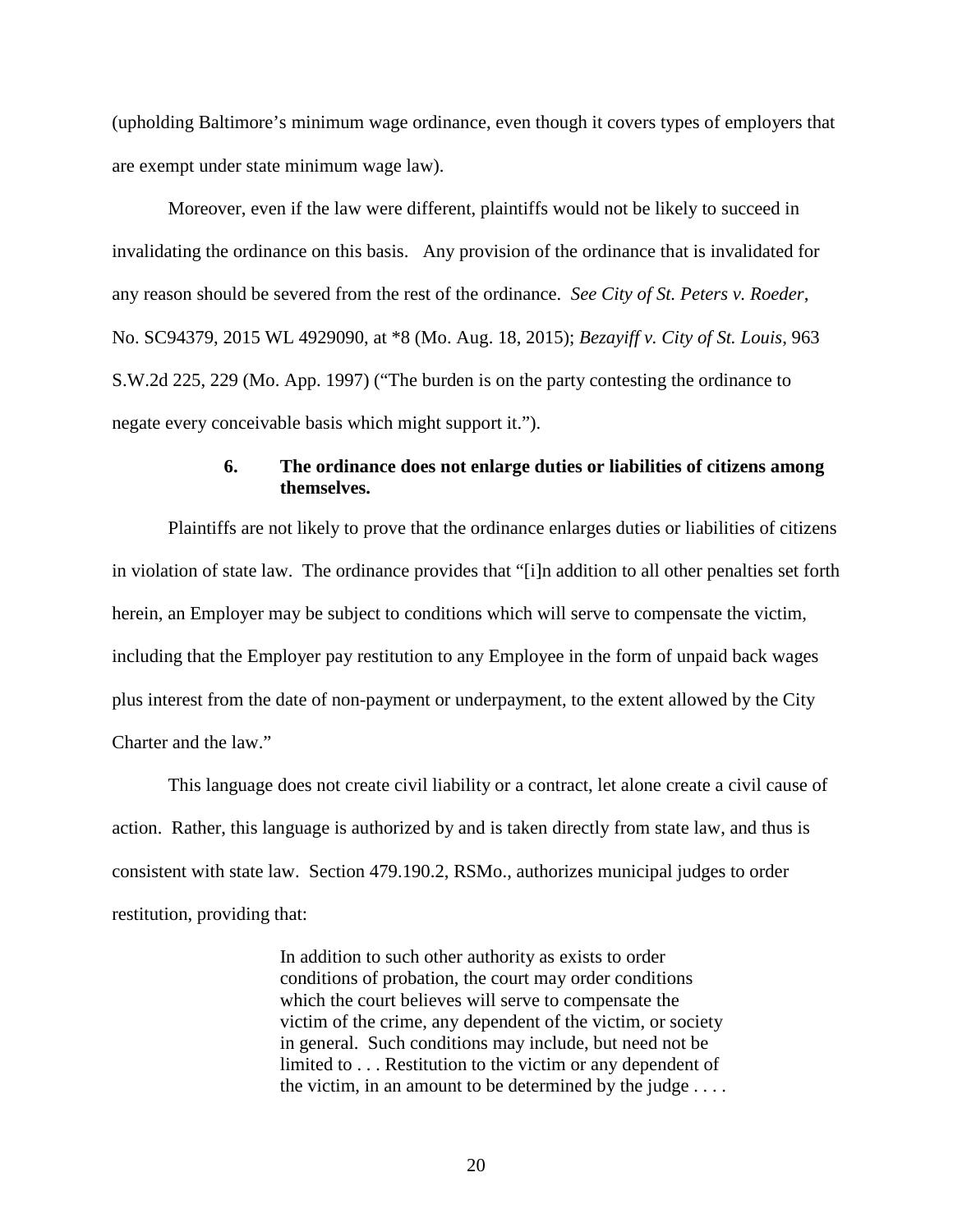The type of restitution that a municipal judge may order against an employer for a violation of the minimum wage ordinance is no different than the restitution a municipal judge may order in a trespass case, such as compensation for damage to a victim's property. All that is added to the ordinance is clarification that restitution may include back wages. This language simply clarifies a form of restitution. It does not create liabilities among citizens.

 This claim is also not ripe. The language in the ordinance is discretionary. It states that an employer "may" be subject to restitution. Plaintiffs have not alleged that any judge has ordered them to pay such restitution. In addition, the ordinance language includes a caveat—"to the extent allowed by the City Charter and the law." If any entity is ordered to pay restitution in the future, a court may decide if it is allowed by law as applied to real facts. Until that time, plaintiffs seek an advisory opinion, unfit for a declaratory judgment action.

# **C. The balance of harms weighs against the entry of a temporary restraining order.**

 "In each case, courts must balance the competing claims of injury and must consider the effect on each party of the granting or withholding of the requested relief." *Winter v. Nat'l Res. Defense Counsel, Inc.*, 55 U.S. 7, 24 (2008). "The balance of harms analysis examines the harm of granting or denying the injunction upon both parties to the dispute and upon other interested parties, including the public." *Towne Air Freight, LLC v. Double M Carriers, Inc.*, 2014 WL 2573315, \*5 (E.D. Mo. June 9, 2014). "The movant must show that the probability of success on the merits and irreparable harm decidedly outweigh any potential harm to the other party or to the public interest if a stay is issued." *State ex rel. Dir. of Revenue v. Gabbert*, 925 S.W.2d 838, 840 (Mo. 1996). "The 'strong arm of equity' is to be applied with caution and is to be used sparingly." *Keokuk Inv. Co. v. Doerhoff*, 530 S.W. 2d 507, 509 (Mo. App. 1975) (citation omitted). Plaintiffs' failure to demonstrate a likelihood of success on the merits or establish an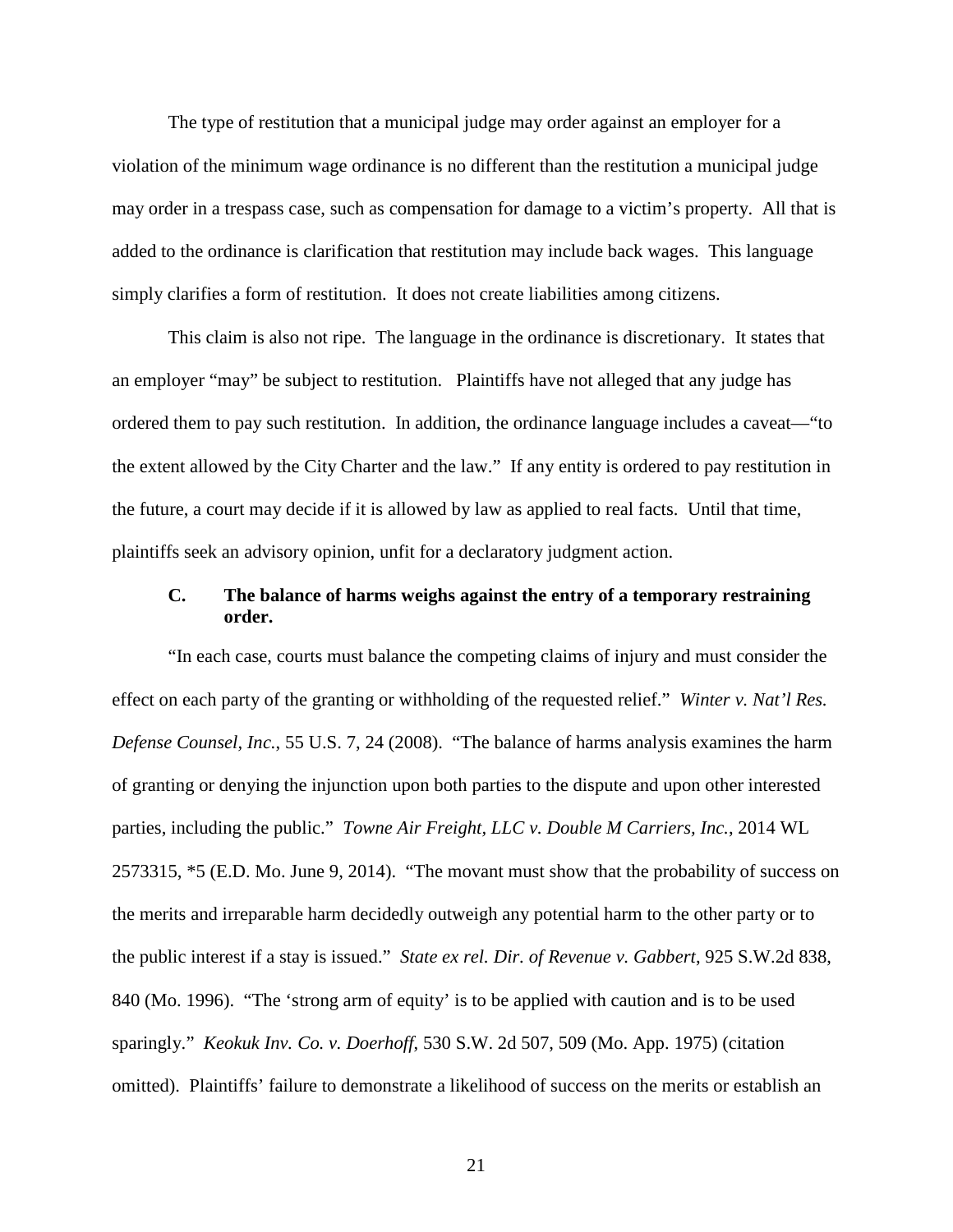imminent threat of irreparable harm, alone, balances the equities in the City's favor*. See Gabbert*, 925 S.W.2d at 840.

 Plaintiffs have not carried their burden of establishing that the equities support entering a temporary restraining order. There are thousands of people in the City who will see a sixty cent increase in their pay on October 15, an increase that is estimated to cost the business community only about a half a million dollars. That half million dollars is money, money that could be recaptured if the ordinance is declared void; thus the half million dollars is a reparable injury. In addition to all the other arguments made in this memorandum, these circumstances on their own would support a denial of the TRO motion.

#### **D. The public interest does not favor entry of a temporary restraining order.**

 Because a TRO is an emergency, extraordinary remedy which may be issued only when necessary to protect a substantial right, the Court must assess its impact on the public. *Johnson v. Springfield*, 239 Mo. App. 749, 755 (Mo. App. 1947).

 The Ordinance remaining in effect is in the public interest. As noted above, the Ferguson Commission has called for the minimum wage to be increased as one of the key steps the St. Louis region must take to address the racial inequities and economic disparities that have led to the events over the past year. *See* Ferguson Commission, *Forward Through Ferguson: A Path Toward Racial Equity*, at p. 49, *available at* http://forwardthroughferguson.org/wpcontent/uploads/2015/09/Ferguson CommissionReport\_091415.pdf (the "Ferguson Commission Report"). In making this recommendation, the Commission noted a recent study by the National Low Income Housing Coalition that found that the average hourly wage needed to afford a basic two-bedroom apartment in St. Louis is \$15.69. *See* National Low Income Housing Coalition, *Out of Reach 2015*, *available at* http://nlihc.org/oor/missouri. The current minimum wage at the state level being only \$7.65 per hour means that St. Louisans can work full-time and still earn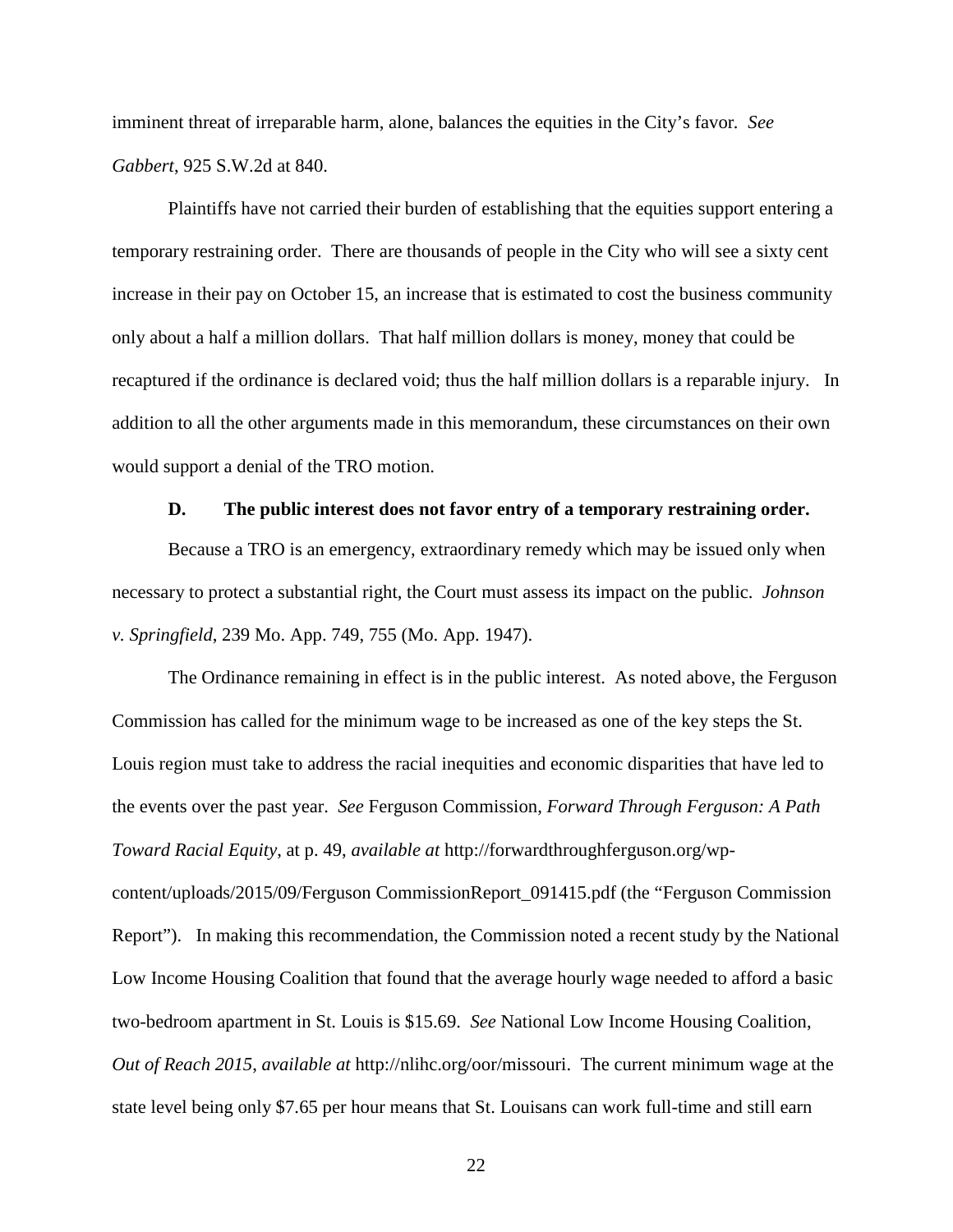less than \$16,000 per year, falling below the federal poverty level.

 While there will be a substantial public benefit to the Ordinance continuing in effect, the plaintiffs will suffer relatively few irreparable consequences if the status quo remains intact. In fact, plaintiffs have not established—as they must—that any of them face a real and certain imminent risk of irreparable harm.

### **II. Plaintiffs are not entitled to a preliminary injunction because they have an adequate remedy at law.**

To show entitlement to injunctive relief, a petition must plead facts that show the plaintiff has no adequate remedy at law. *Glenn v. City of Grant City*, 69 S.W.3d 126, 130 (Mo. App. 2002). "Generally, the phrase 'adequate remedy at law' means 'that damages will not adequately compensate the plaintiff for the injury or threatened injury.'" *Id*. (citing *Walker v. Hanke*, 992 S.W.2d 925, 933 (Mo. App. 1999)).

Plaintiffs cannot show that that they have no adequate remedy at law. In fact, they do have an adequate legal remedy because they can recoup any overpayments to employees. In *Kentucky Restaurant Association*, a local restaurant association argued that businesses would suffer immediate and irreparable injury if they could not obtain an injunction staying the effectiveness of an ordinance increasing the minimum wage. *Kentucky Restaurant Association*, slip op. at 2. The restaurant association claimed they would be without recourse to recoup the overpayment of wages to employees if the ordinance was ultimately invalidated. *Id*. The court, however, found that the restaurant association had not shown that the potential overpayments to employees, should the ordinance be struck, could not be recovered. *Id*. at 7. Rather, the court found that "absent a showing that any potential overpayments are not recoverable, an adequate remedy at law exists" and found that inconvenience, expense, annoyance in recovering overpayment do not constitute irreparable injury. *Id*. at p. 8. Plaintiffs therefore fail to show that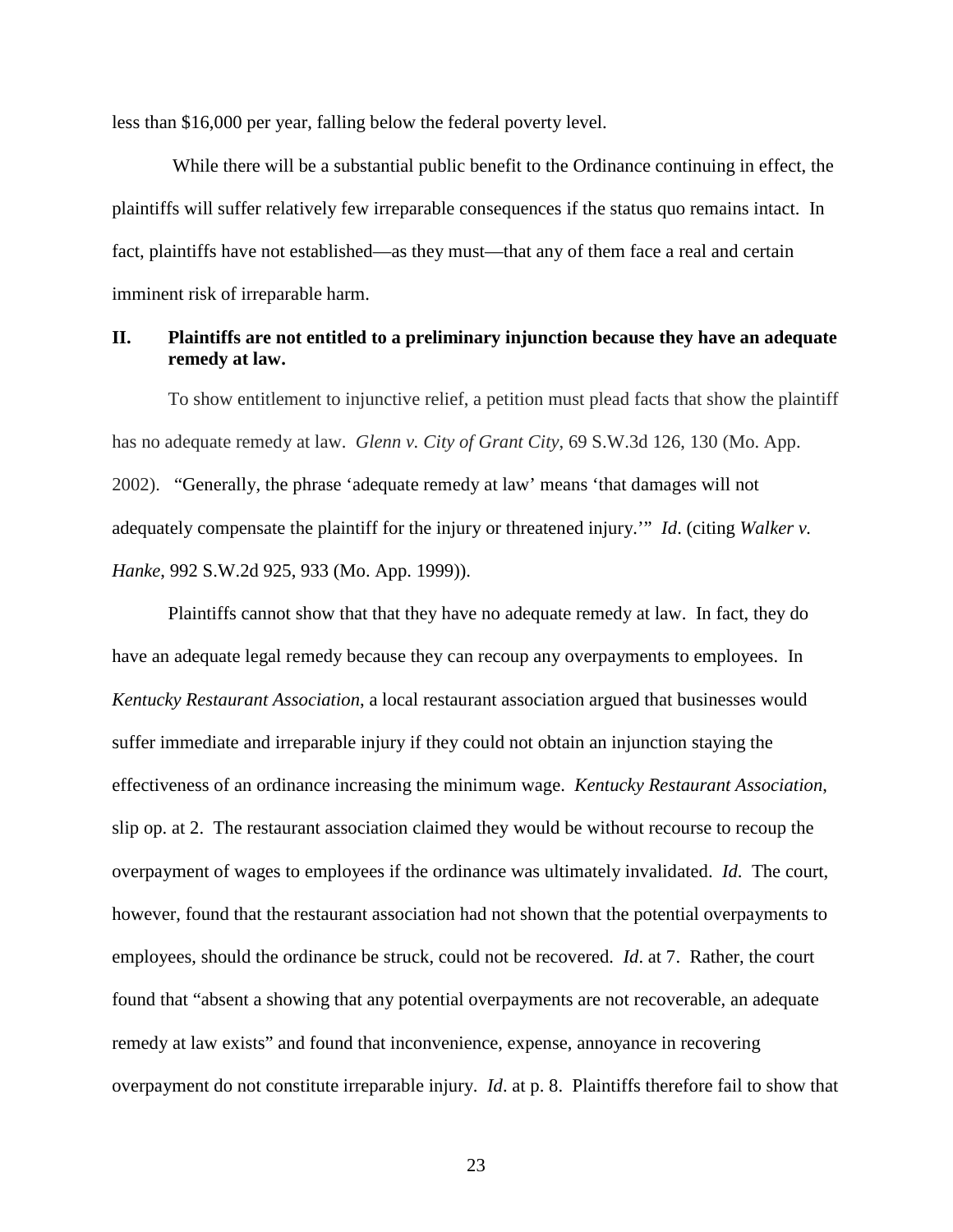they have no adequate remedy at law and are not entitled to a preliminary injunction.

### **III. If this Court issues the Temporary Restraining Order pursuant to Rule 92.01(d), plaintiffs are required to execute a bond.**

In the event that the Court grants plaintiff's motion for a temporary restraining order or preliminary injunction, this Court should require plaintiffs to post a substantial bond. Of course, no temporary restraining order or injunction may be entered "until the plaintiff or some responsible person for the plaintiff, shall have executed a bond with sufficient surety or sureties to the other party." Rule 92.02(d). An order or injunction issued without a bond is void. *Curtis v. Tozer*, 374 S.W.2d 557, 586 (Mo. App. 1964); *see also Ruddy v. Corning*, 501 S.W.2d 537, 539 (Mo. App. 1973) ("The requirement that a bond be executed prior to issuance of a temporary injunction is jurisdictional, and a temporary injunction issued without a bond is void.").

The amount of bond or cash is to be "in such sum as the court shall deem sufficient to secure the amount or other matter to be enjoined, and all damages that may be occasioned by such injunction or temporary restraining order to the parties enjoined, or to any party interested in the subject matter of the controversy." Rule 92.01(d). The purpose of a TRO bond is to "protect parties who sustain damage as a result of compliance with a temporary restraining order later determined to have been illegally or improperly issued." *Mech. v. Gruensfelder*, 461 S.W.2d 298, 309 (Mo. App. 1970).

Rule 92.01(d) requires the Court to determine an amount "sufficient" to secure the damages occasioned by an injunction prohibiting the minimum wage ordinance from taking effect. In determining a "sufficient" bond amount, the Court should consider the substantial impact that a court order enjoining the ordinance's enforcement would have on the City and on minimum wage workers in the City.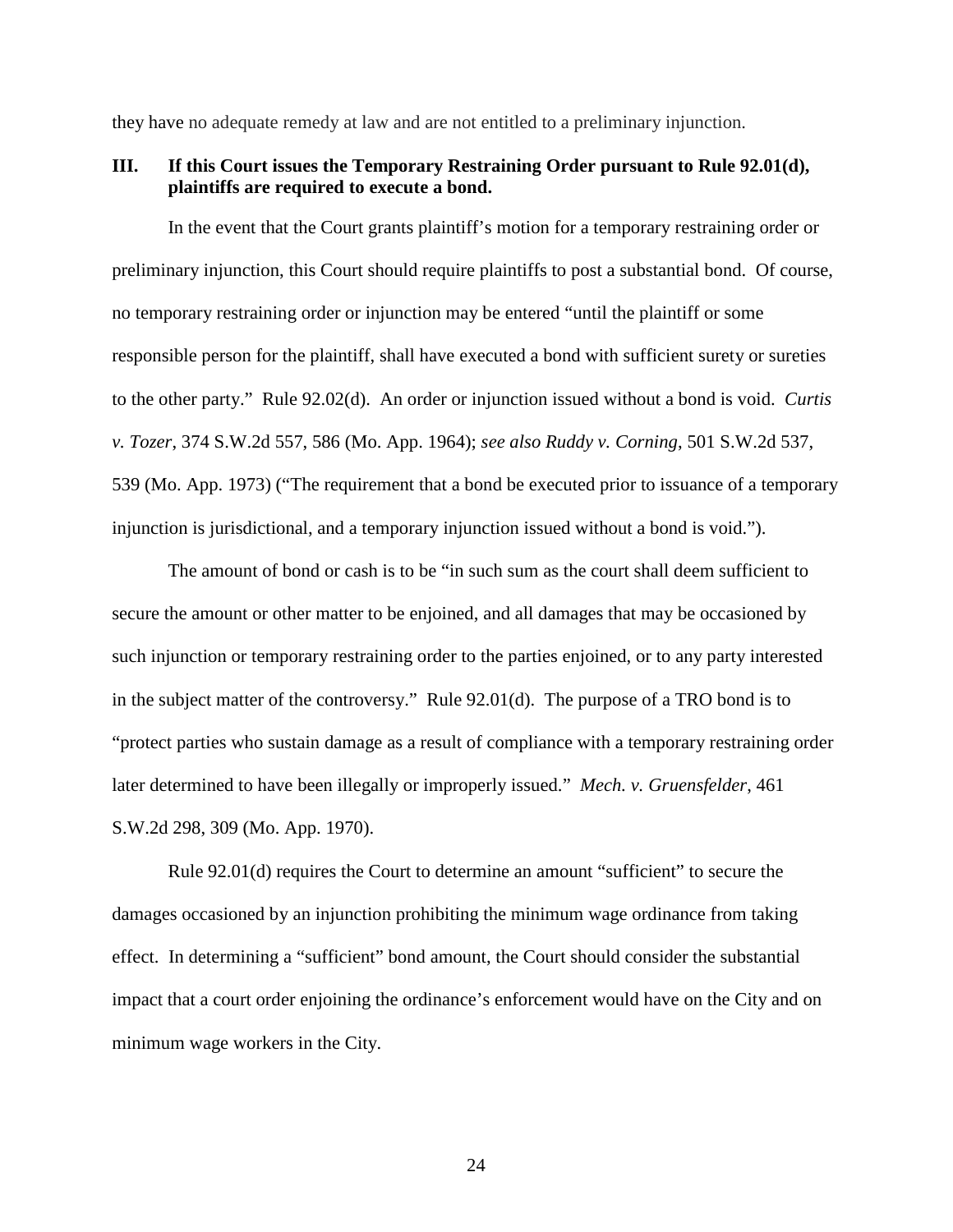If an injunction is entered, minimum wage workers in the City of St. Louis will forgo a raise of up to \$0.60 dollars beginning October 15, 2015. As a group, minimum wage workers would lose up to \$501,120 in total wages from Oct. 15 through December 31, 2015 and the City would forgo new earnings tax revenues in the amount of  $$5,011$ <sup>3</sup> Between January 1, 2016 and December 31, 2016, minimum wage workers would forgo an additional \$0.75 raise (from \$8.25 to \$9.00) and would lose up to \$12,676,096, while the City would lose up to \$126,761 in earnings tax.

Setting a bond that accounts for the minimum wage increase that will be lost by the City's minimum wage workers is particularly appropriate here, given that without such bond the City or its aggrieved workers would be required to institute potentially thousands of actions against plaintiffs, their members, and unrelated third parties to recover the wrongfully withheld wages. The cost of litigating these suits compared to the relatively small amount of damages that would be recovered in any individual suit is a relevant consideration to the Court's determination of the bond amount. *See Buttress v. Taylor*, 62 S.W.3d 672, 682 (Mo. App. 2001) (finding attorney's fees should be part of TRO bond because without it the defendant "might be inclined not to seek an assessment of damages on the bond, believing that the cost of litigating the fee dispute might equal or exceed the damages he or she had incurred in defending the suit for injunction").

# **IV. The Court should deny the motion for temporary restraining order because the TRO would disrupt the status quo.**

 On August 28, 2015, the City's Board of Aldermen adopted the minimum wage ordinance, and the Mayor signed it into law. Since then, plaintiffs have sat silently by. They

<sup>&</sup>lt;sup>3</sup> Calculations have been performed relying on data released by the U.S. Census Bureau and assume that approximately 5,700 employees working in the City currently earn more than \$7.65 but less than \$8.25 per hour. The City has not included employees making less than the current minimum wage in this calculation.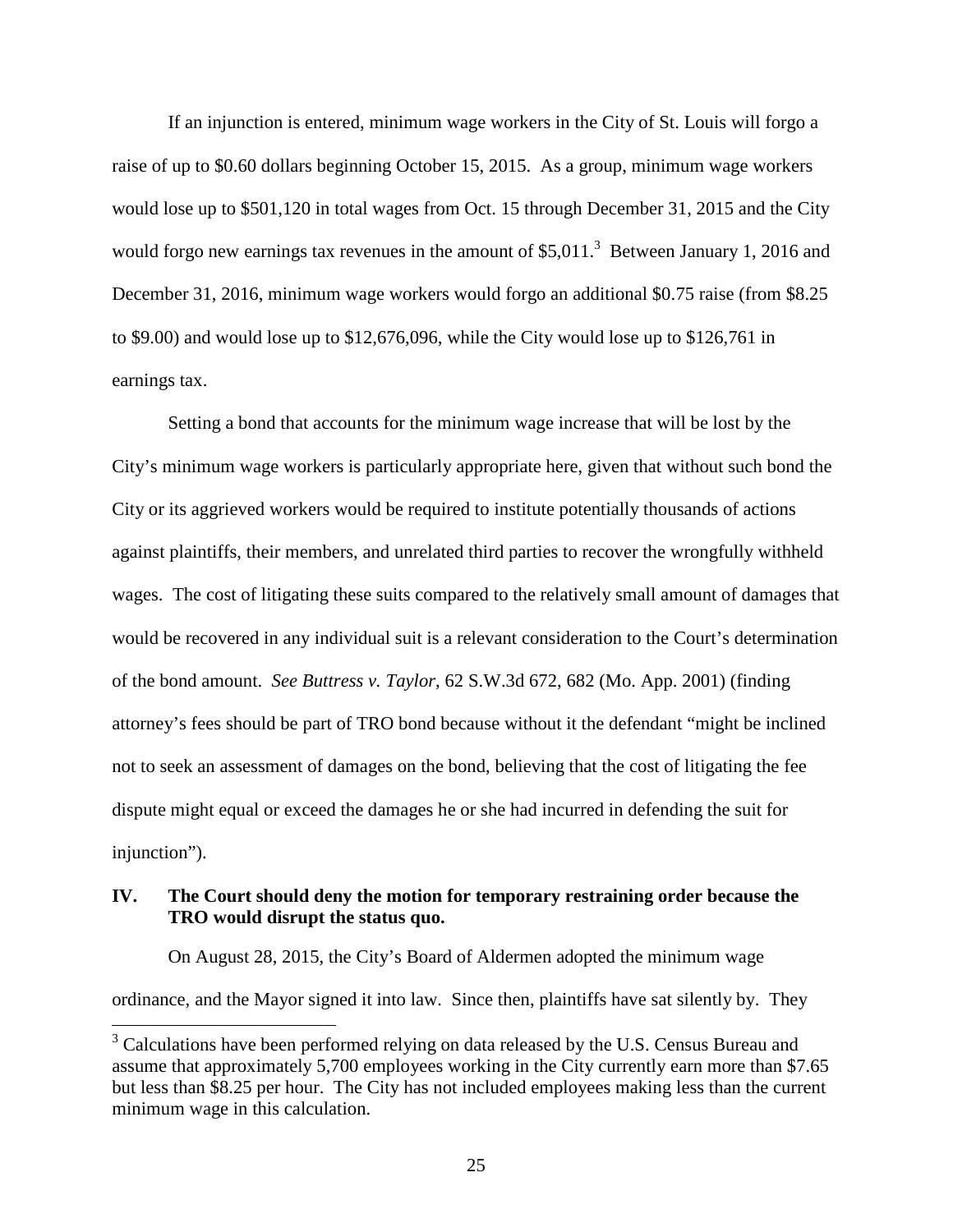have not filed a lawsuit, delivered a demand letter, or taken any other step besides doomsday press statements and kvetching. While plaintiffs sat watching, the minimum wage ordinance went into effect. It is now the status quo.

 Plaintiffs seek a temporary restraining order that would require the Court to disrupt that status quo. But the very purpose of a temporary restraining order is to preserve the status quo. *State ex rel. Meyers Mem. Airport Committee v. City of Carthage,* 951 S.W.2d 347, 349-50 (Mo. App. 1997). Indeed, plaintiffs must show that "irreparable harm will be done if the status quo is not maintained." *Walker v. Hanke,* 992 S.W.2d 925, 933 (Mo. App. 1999).

 Plaintiffs ask the Court to prevent an ordinance which is already in effect from continuing to be in effect. Such a request is not a request to preserve the status quo. The status quo is "[t]he situation that currently exists." Black's Law Dictionary 1420 (7th ed. 1999). The "situation that currently exists" is the ordinance continuing to be in effect. *See Worlledge v. City of Greenwood*, 627 S.W.2d 328, 330 (Mo. App. 1982) (reversing issuance of TRO because it "did not preserve the status quo"). The Court should leave the situation that currently exists in place, and deny the motion for temporary restraining order.

### **V. Plaintiffs' delay in seeking a temporary restraining order has resulted in plaintiffs being barred from a temporary restraining order by waiver and laches.**

### **A. Plaintiffs waived any right to a TRO by delaying any action until today.**

 Plaintiffs have waived any right to a temporary restraining order that they may have had by their actions and omissions to act since August 28, 2015. Equity will not reverse the intentional relinquishment of a known right. *Brown v. State Farm Mut. Auto. Ins. Co.*, 776 S.W.2d 384, 386 (Mo. banc 1989). A party waives a right when the party knew of its right and intentionally relinquished it. *See Pasley v. Marshall*, 305 S.W.2d 879, 882 (Mo. App. 1957). A party's intent to relinquish may be manifested by its conduct or words. *Id*. (finding that plaintiff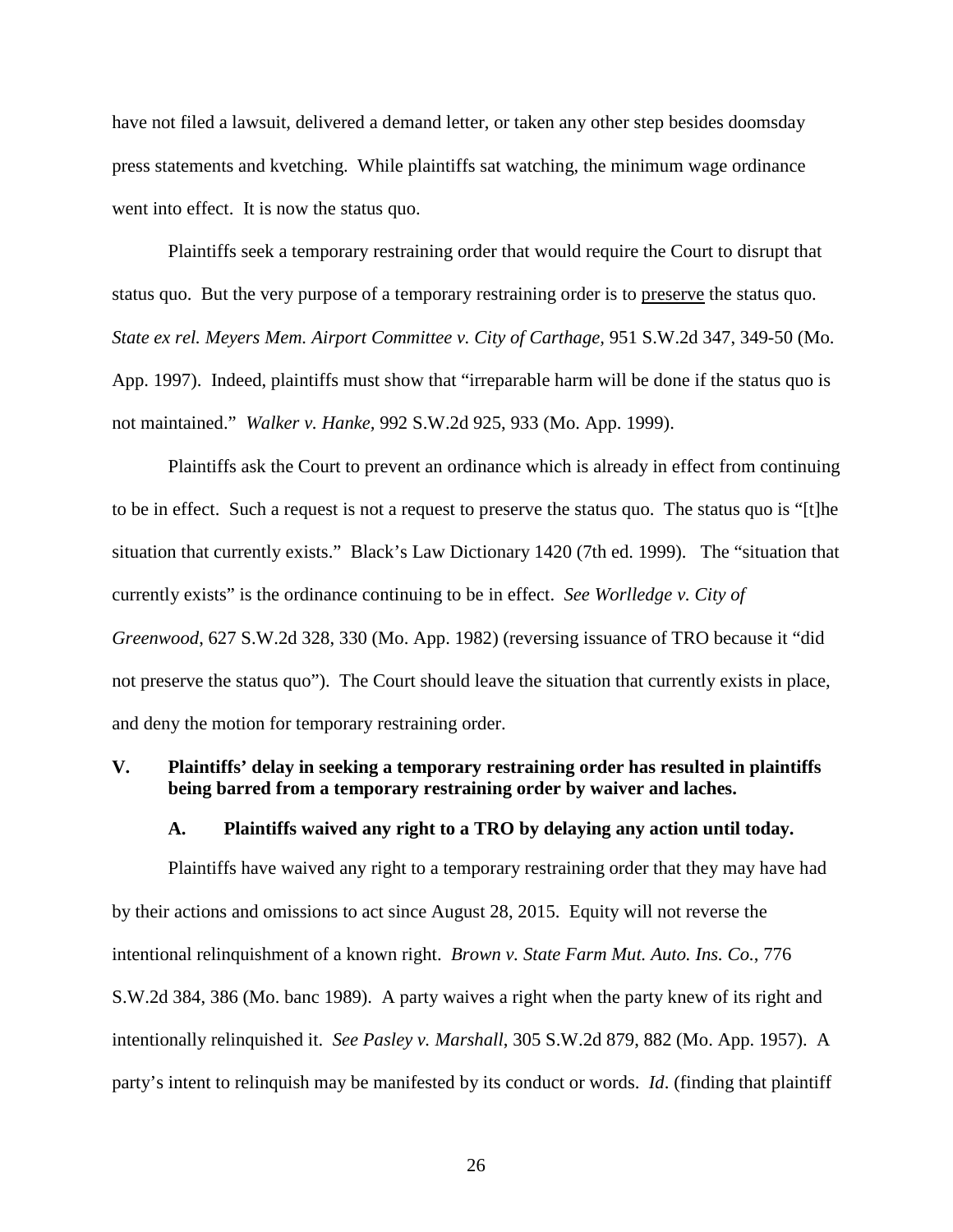impliedly waived her right to proceed by letting a significant amount of time pass without asserting a claim); *see Mackey v. Griggs*, 61 S.W.3d 312, 318-19 (Mo. App. 2001) (finding that acts inconsistent with the right constitute implied waiver and abandonment of the right); *Luesse v. Weber*, 350 S.W.2d 424, 430 (Mo. App. 1961) (finding that plaintiff's acquiescence after he was in a position to enforce a claimed right is "cogent evidence of a waiver and abandonment of the right"). Waiver does not require that the defendant be prejudiced or have altered his position in reliance on the party's relinquishment. *Brown*, 776 S.W.2d at 387.

 The City's Board of Aldermen adopted the minimum wage ordinance, and the Mayor signed it into law, on August 28, 2015. Plaintiffs were well aware of its passage on August 28. Since then, however, plaintiffs have sat and watched. Plaintiffs' acquiescence in the ordinance's effectiveness since August 28 amounts to a waiver by plaintiffs of any right plaintiffs may have had to seek a temporary restraining order.

#### **B. Plaintiffs are barred by laches.**

 Plaintiffs are barred from seeking a temporary restraining order because they knew the facts giving rise to their motion, delayed assertion of those rights for an excessive period, and defendant has been prejudiced by the delay. Under the doctrine of laches, a plaintiff is barred from obtaining equitable relief when the plaintiff knew the facts giving rise to his causes of action, delayed assertion of those rights for an excessive period of time, and the other party suffered as a result. *Scheble v. Missouri Clean Water Comm'n*, 734 S.W.2d 541, 560 (Mo. App. 1987). A court of equity will refuse its aid to stale demands where the party has slept upon his rights. *Missouri Federation of the Blind v. National Federation of the Blind of Missouri, Inc.*, 505 S.W.2d 1, 8 (Mo. App. 1974). This principal has even more force when the injunctive power of the court is invoked. *Id*. To determine whether the doctrine of laches applies, an examination is made of the: (1) the length of the delay; (2) the reasons for the delay; (3) how the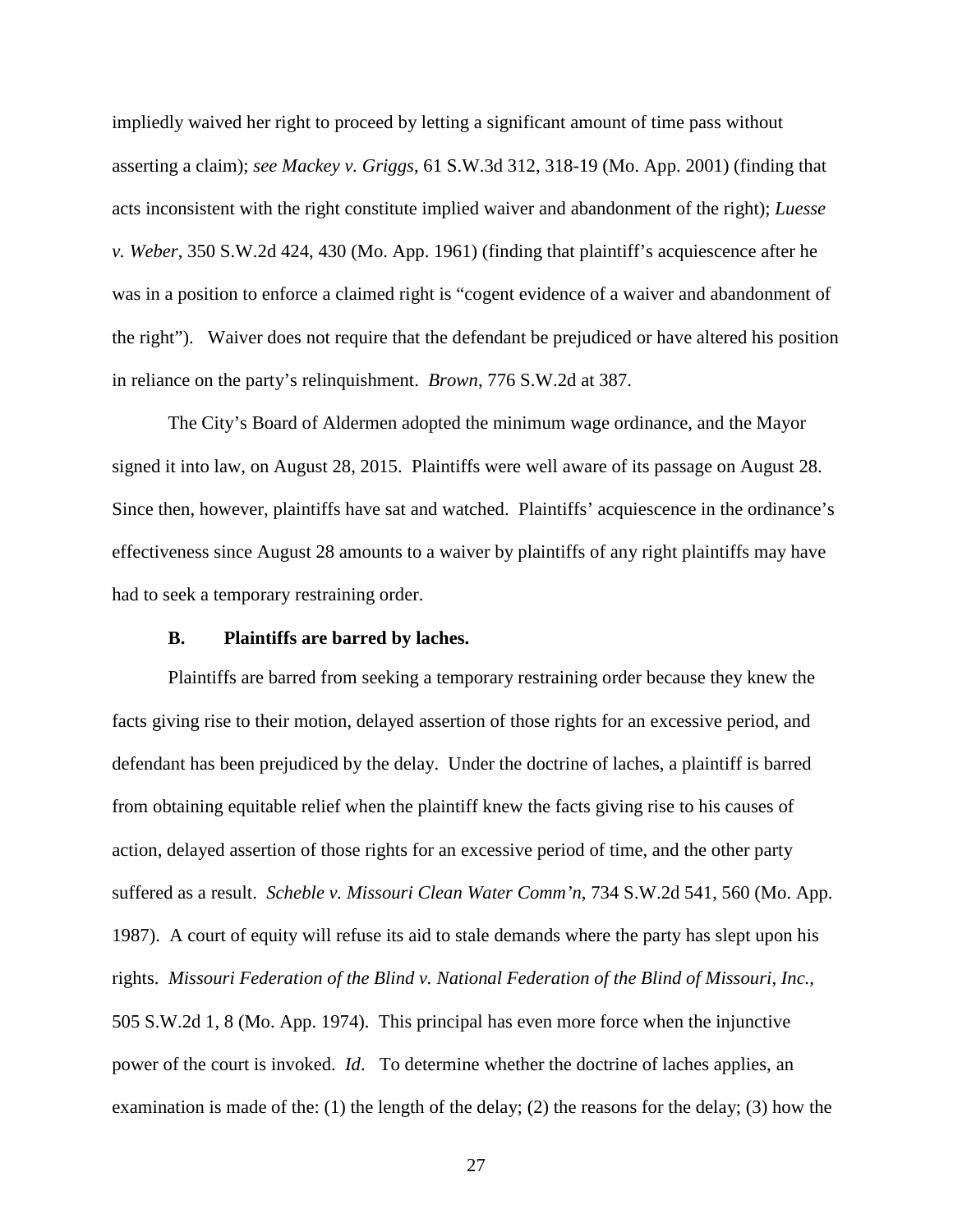delay affected the other party; and (4) the overall fairness in permitting the assertion of the claim. *Nahn v. Soffer*, 824 S.W.2d 442, 444-45 (Mo. App. 1991); *Scheble,* 734 S.W.2d at 560.

 The Ordinance has been in effect since August 28. Much to plaintiffs' chagrin, the sky has not fallen. Probably because no irreparable damage occurred when the ordinance went into effect, plaintiffs have done nothing since August 28. Put simply, plaintiffs have delayed their action until several weeks after the complained-of activity occurred. Moreover, there appears to be no explanation whatsoever for this unreasonably long delay. Because of plaintiffs' delay, the City has prepared to enforce the ordinance, and businesses and employees throughout the City have enjoyed the benefits of the ordinance being in effect. Plaintiffs may not simply pick and choose when they want to march into court to seek a temporary restraining order: there must be an explanation for the delay. There is no explanation. Plaintiffs are barred by laches.

### **VI. The Court should deny the motion for temporary restraining order because the plaintiffs have not provided adequate notice.**

 Generally, "no temporary restraining order shall issue without reasonable notice of at least twenty-four hours before the hearing on the motion to the party against whom relief is sought." Rule 92.02(a)(3). Plaintiffs can avoid this general notice requirement if, under Rule  $92.02(b)(1)$ , plaintiffs can prove that notice cannot be given or notice would defeat the purpose of the order. Rule  $92.02(b)(1)$ . Plaintiffs have failed to establish that notice cannot be given. Plaintiffs have also failed to establish that notice would defeat the purpose of a temporary restraining order.

#### **VII. The Court should deny the TRO motion because plaintiffs lack standing.**

Plaintiffs seek a temporary restraining order to prevent harm that they have no standing to protect. Standing is a jurisdictional matter, antecedent to the right to relief, which asks whether the parties seeking that relief have a right to do so. *Farmer v. Kinder*, 89 S.W.3d 447, 451 (Mo.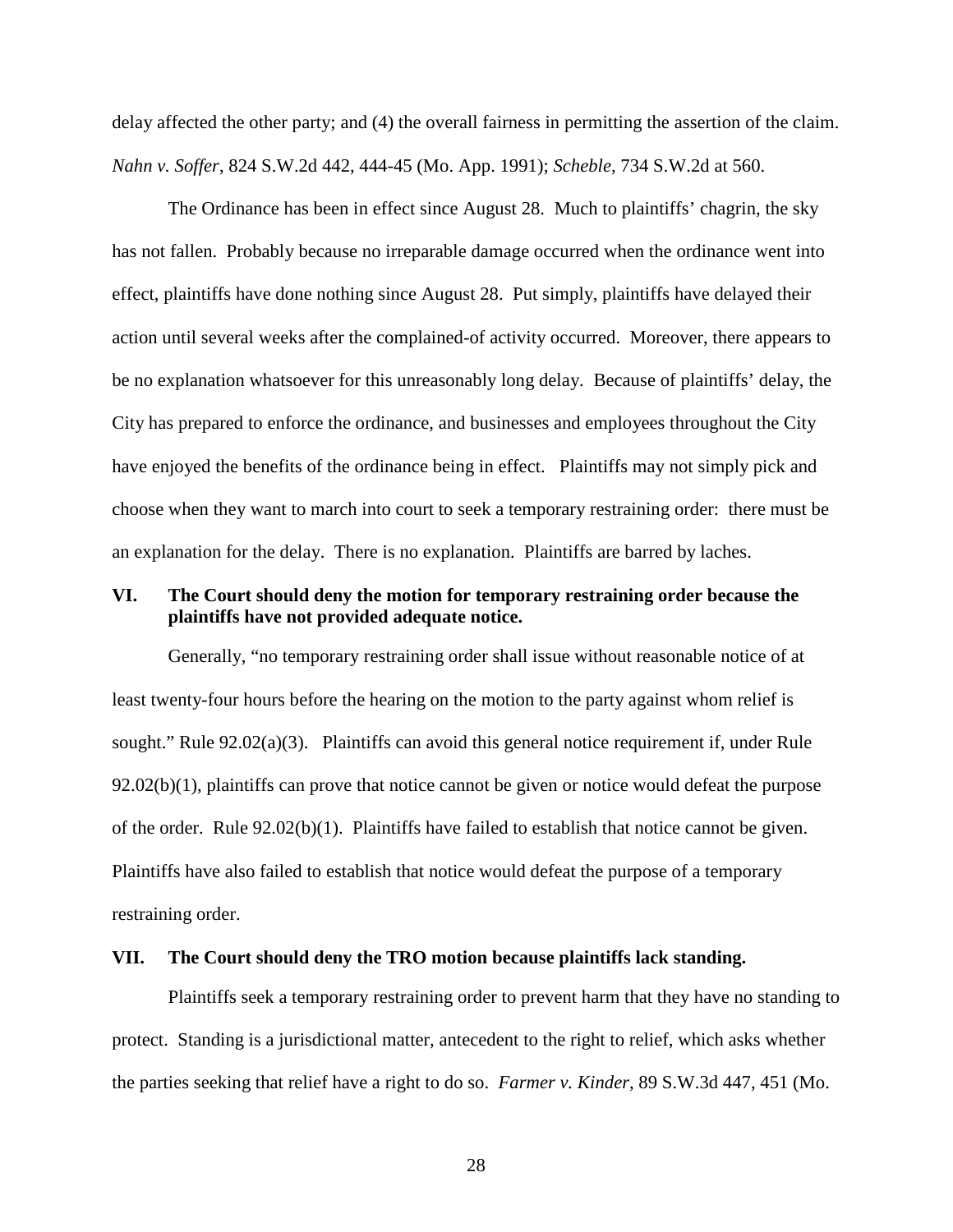2002). If a party lacks standing, "the court must dismiss the case because it does not have jurisdiction of the substantive issues presented." *Id.*; *Bremen Bank and Trust Co. of St. Louis v. Muskopf*, 817 S.W.2d 602, 608 (Mo. App. 1991).

 To establish their standing, every plaintiff must prove that they have a legally cognizable interest in the subject matter and that the party has a threatened or actual injury. *State ex rel. Ryan v. Carnahan*, 960 S.W.2d 549, 550 (Mo. App. 1998). Each plaintiff must be sufficiently affected so as to insure that a justiciable controversy is presented to the court. *Citizens Ins. Co. of Am. v. Leiendecker*, 962 S.W.2d 446, 449 (Mo. App. 1998). Thus, to have standing, the party must have some actual, justiciable interest susceptible of protection through litigation. *Warner v. Warner*, 658 S.W.2d 81, 83 (Mo. App. 1983).

The type of individuated harms that the plaintiffs have alleged are not the kind of harms that confer standing on a membership organization like most of the plaintiffs. *See Warth v.*  Seldin, 422 U.S. 490, 515 (1975).<sup>4</sup> Suits that involve claims of injury that "are not common to the entire membership, nor shared in equal degree" require that each member of the organization must be a party to the suit because "both the fact and extent of injury would require individualized proof." *Id.* Plaintiffs are improperly attempting to rely on individualized financial harm, rather than a common irreparable harm to the class, in support of their TRO. Plaintiffs have no standing to pursue such claims.

Moreover, it would be impossible for the Court to determine if any of the associations' members would have standing in their own right without knowing who those members are and how those members would actually be impacted. *See Hunt v. Washington State Apple Adver.* 

<u>.</u>

<sup>4</sup> Missouri law of associational standing is premised on the analysis in *Warth* and *Hunt*. *St. Louis Ass'n of Realtors v. City of Ferguson*, 354 S.W.3d 620, 623 (Mo. banc 2011).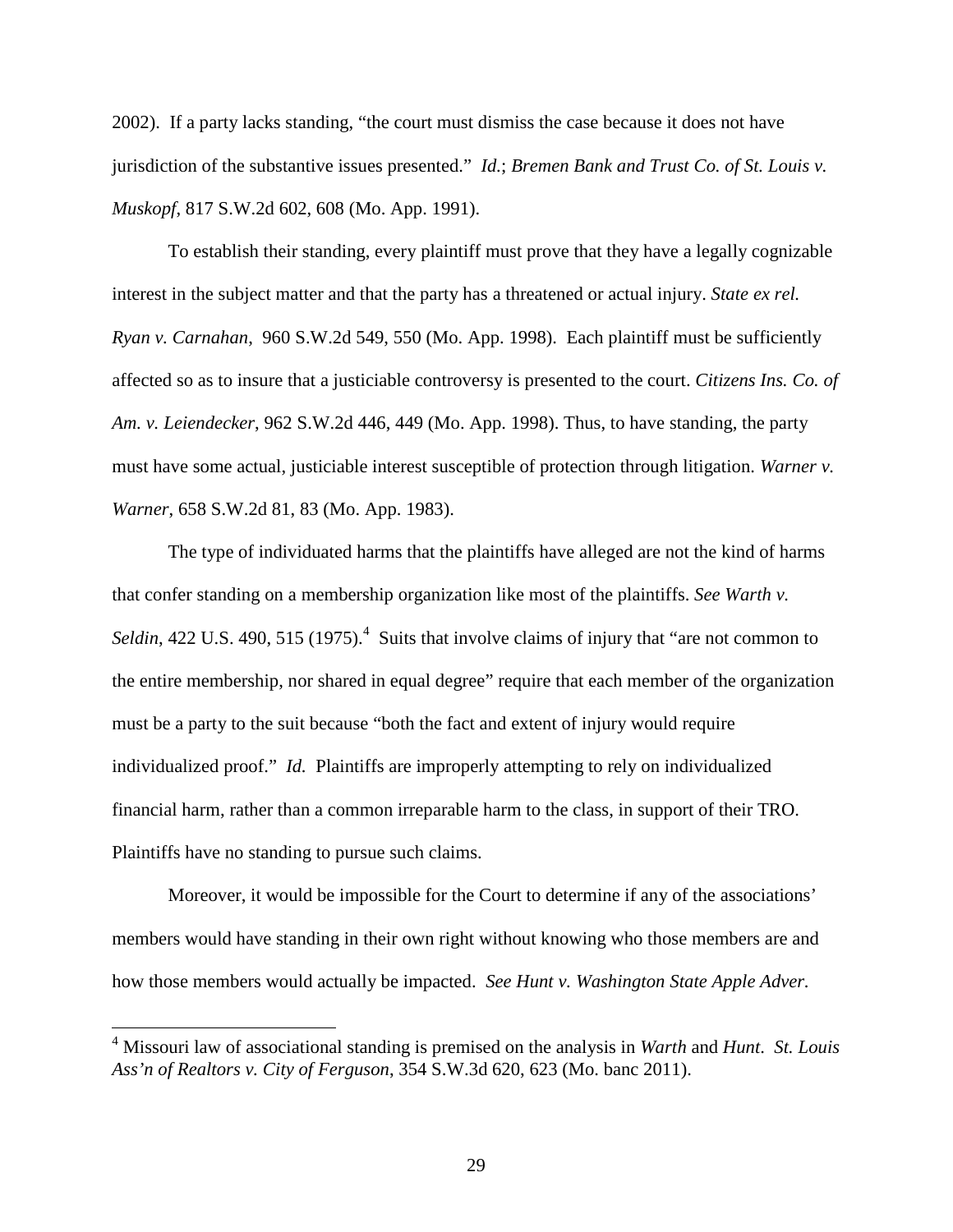*Comm'n*, 432 U.S. 333, 343 (1977). In addition, direct impacts of the ordinance on the plaintiffs themselves is too attenuated to confer standing. *Missouri State Med. Ass'n v. Missouri*, 256 S.W.3d 85, 88 (Mo. banc 2008).

### **VIII. The Court should strike the Petition and the affidavits filed by plaintiffs.**

 Plaintiffs purported to file a Verified Petition and several affidavits. Affidavits must be based on personal knowledge. *May & May Trucking, L.L.C. v. Progressive Nw. Ins. Co.*, 429 S.W.3d 511, 515 (Mo. App. 2014). Many of the statements contained in the affidavits contain statements that are not based on personal knowledge, and the affidavits do not state a basis for personal knowledge of the affiant. Accordingly, the affidavits should be stricken, and the Petition should either be stricken or regarded as not verified by affidavit.

### **CONCLUSION**

 The City's minimum wage ordinance was a proper exercise of the City's authority under the Missouri Constitution, state law, and the City Charter. Those 5,700 people working at or near the minimum wage in the City of St. Louis have waived long enough for a modest raise. The Court should deny the plaintiffs' Motion for Temporary Restraining Order.